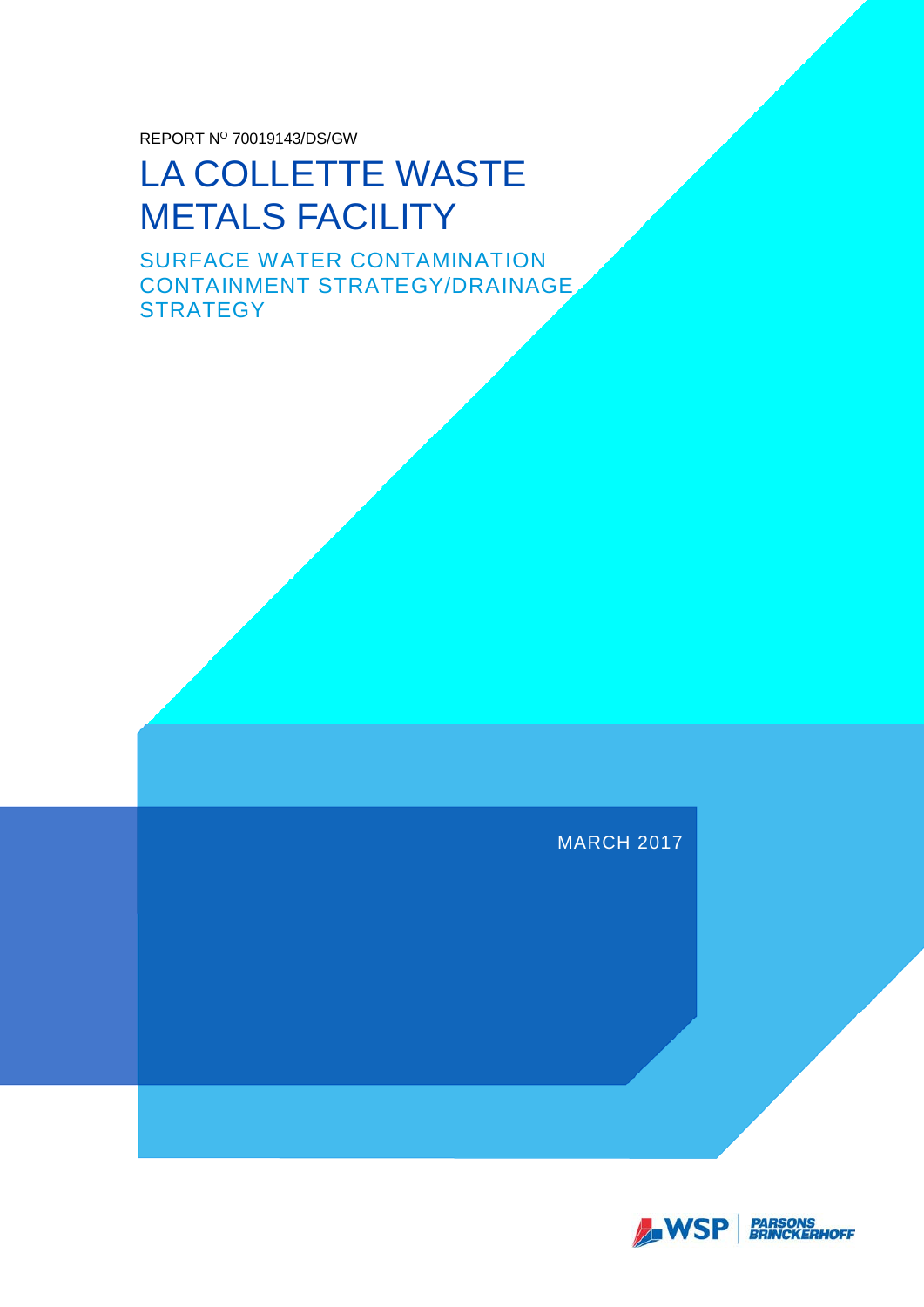### LA COLLETTE WASTE METALS **FACILITY**

SURFACE WATER CONTAMINATION CONTAINMENT STRATEGY/DRAINAGE **STRATEGY** 

**States of Jersey Department for Infrastructure**

Project no: 70019143 Revision 3 Date: March 2017

#### **WSP | Parsons Brinckerhoff**

1 Capital Quarter Tyndall Street **Cardiff** CF10 4BZ

Tel: 02920 769200

**www.wsp-pb.com**

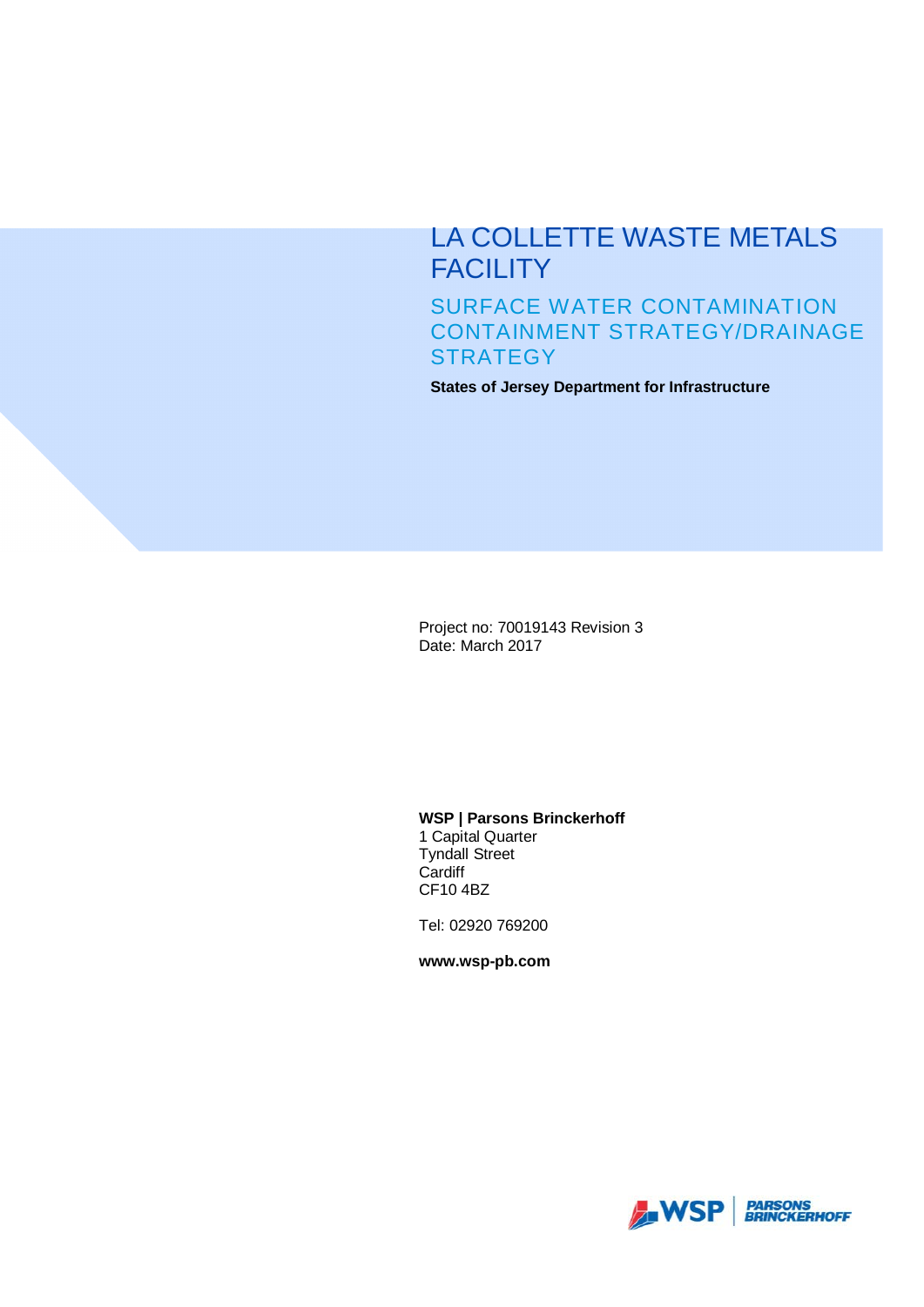### QUALITY MANAGEMENT

| <b>ISSUE/REVISION</b> | <b>FIRST ISSUE</b> | <b>REVISION 1</b> | <b>REVISION 2</b> | <b>REVISION 3</b> |
|-----------------------|--------------------|-------------------|-------------------|-------------------|
| <b>Remarks</b>        |                    |                   |                   |                   |
| Date                  | 24/03/17           | 28/07/17          | 15/08/17          | 21/08/17          |
| <b>Prepared by</b>    | G Walker           | <b>G</b> Walker   | G Walker          | <b>G</b> Walker   |
| Signature             |                    |                   |                   |                   |
| Checked by            | G Walker           | <b>G</b> Walker   | <b>G</b> Walker   | <b>G</b> Walker   |
| Signature             |                    |                   |                   |                   |
| <b>Authorised by</b>  | <b>G</b> Walker    | <b>G</b> Walker   | G Walker          | <b>G</b> Walker   |
| Signature             |                    |                   |                   |                   |
| Project number        | 70019143           | 70019143          | 70019143          | 70019143          |
| Report number         | 70019143/DS/GW     | 70019143/DS/GW    | 70019143/DS/GW    | 70019143/DS/GW    |
| File reference        |                    |                   |                   |                   |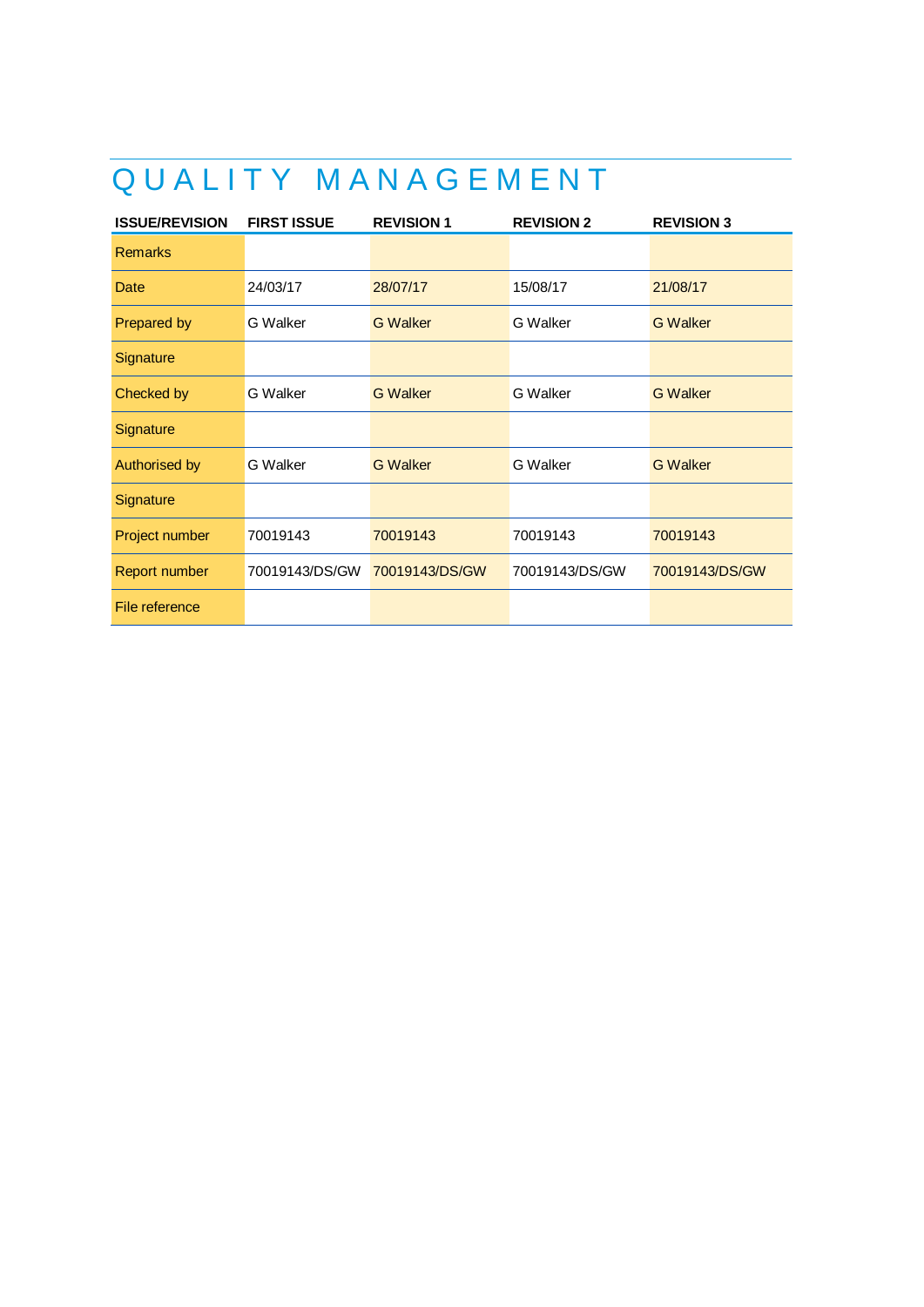# TABLE OF CONTENTS

| 1.0 | Introduction                                       |                       |
|-----|----------------------------------------------------|-----------------------|
| 2.0 | <b>Project Background</b>                          | $\mathbf{2}^{\prime}$ |
| 3.0 | <b>Operational Review</b>                          | 5                     |
| 4.0 | <b>Surface Water Contamination Risk</b>            | 8                     |
| 5.0 | <b>Surface Water Disposal Options</b>              | 11                    |
| 6.0 | <b>Proposed Contamination Containment Strategy</b> | 14                    |
| 7.0 | <b>Quantified Risk Assessment</b>                  | 17                    |
| 8.0 | Summary                                            | 18                    |

### TABLES

| Table 2.1 | La Collette Coastal Waters Ecologicall receptors and Sensitivity to<br><b>Environmental Change</b> |
|-----------|----------------------------------------------------------------------------------------------------|
| Table 4.1 | Environmental Risks to Water Quality Associated with the Receipt of Non-<br>permitted Waste        |
| Table 4.2 | Environmental Risks to Water Quality Associated with the Acceptance of<br><b>Permitted Waste</b>   |
| Table 4.3 | Environmental Risks to Water Quality Associated with Storage Prior to<br>Depollution               |
| Table 4.4 | Environmental Risks to Water Quality Associated with Storage Prior to<br>Processing                |
| Table 4.5 | Environmental Risks to Water Quality Associated with Processes on Site                             |

### FIGURES

| Figure 2.1 | Proposed Site Location                                                                  |
|------------|-----------------------------------------------------------------------------------------|
| Figure 2.2 | La Collette Sources, Pathways and Receptors                                             |
| Figure 3.1 | Site layout and Zoning of Activities that Present a Surface Water Contamination<br>Risk |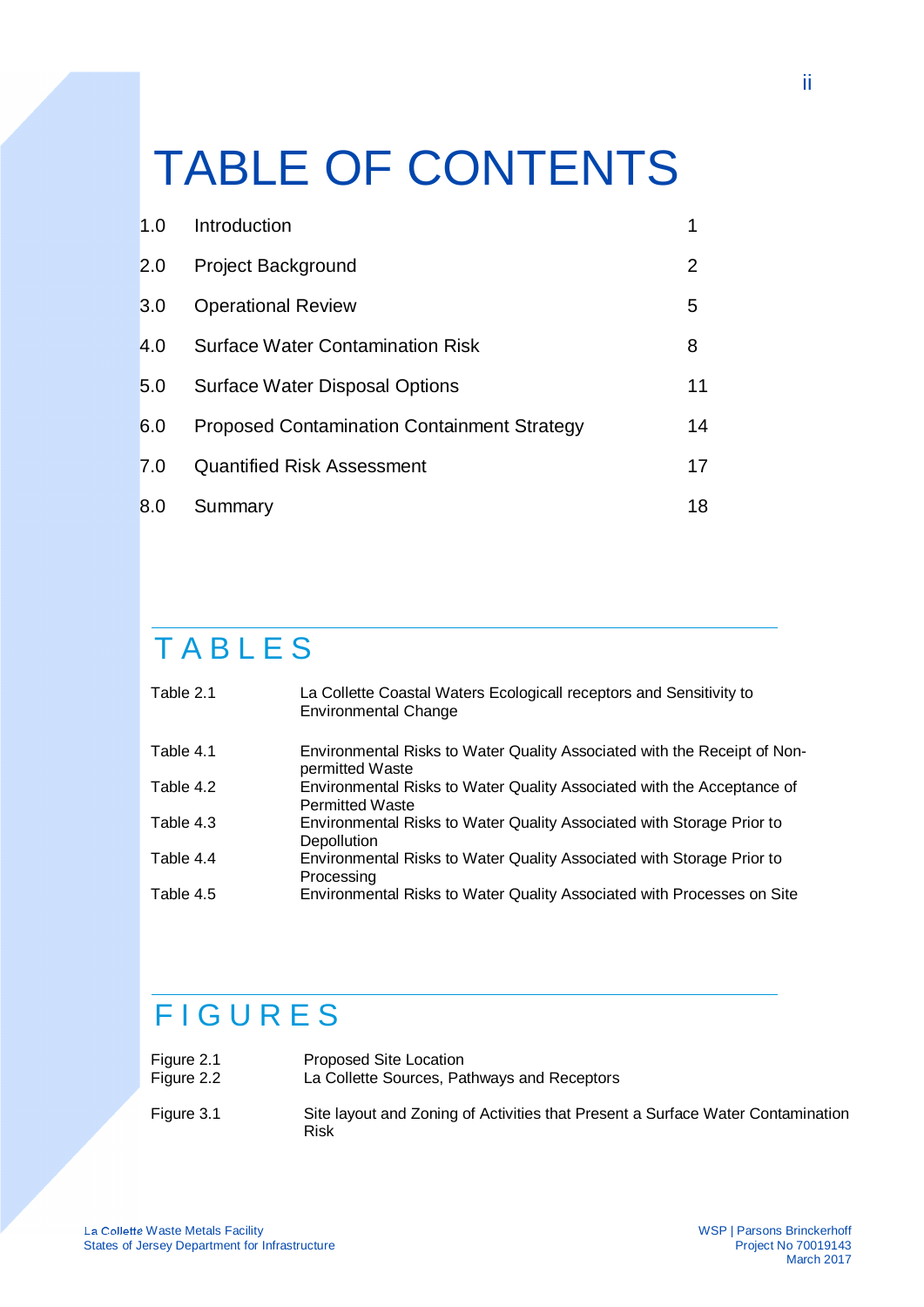| Figure 6.1 | <b>Proposed Contamination Containment Strategy</b>            |
|------------|---------------------------------------------------------------|
| Figure 6.2 | Proposed Surface Water Management Train                       |
| Figure 6.3 | Infrastructure Proposed to deliver the Contamination Strategy |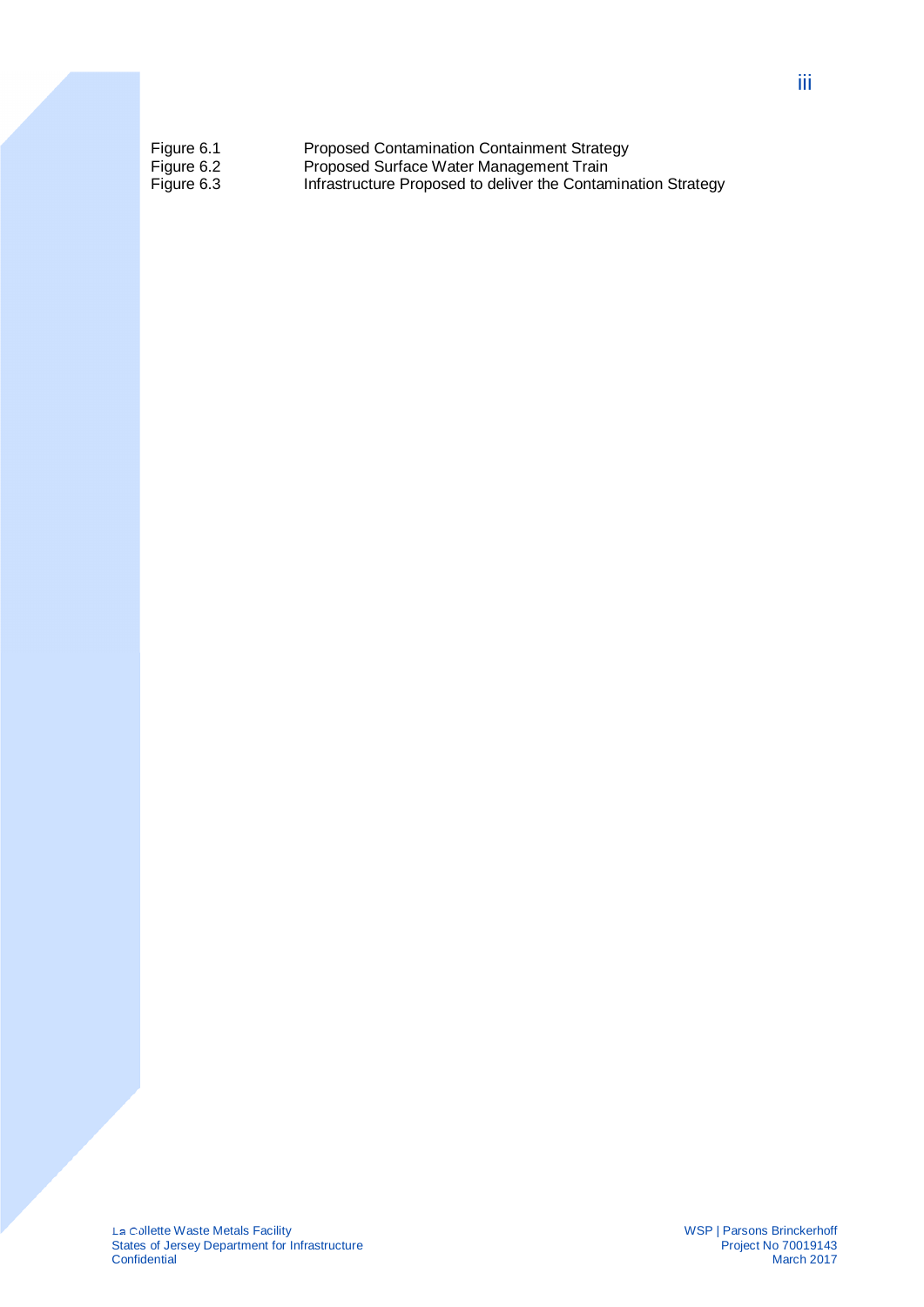# **INTRODUCTION**

#### **1.1 PURPOSE OF THE REPORT**

- 1.1.1 The States of Jersey Department for Infrastructure proposes to relocate the waste metals recycling operations currently being undertaken at Bellozanne to a new, bespoke facility at La Collette Recycling Park. This report forms Appendix 9.1 of the EIS and sets out the strategy for the management of surface water from the proposed new facility as follows:
- 1.1.2 **Section 2** of the report provides a background of the proposals and key water quality issues to be considered.
- 1.1.3 **Section 3** provides an overview of the proposed site layout and operational activities that will impact on water quality.
- 1.1.4 **Section 4** considers the key contamination risks to the surface water run-off from the site and makes reference to the quality of run-off currently being discharged from the Bellozanne facility.
- 1.1.5 **Section 5** summarise the options considered for the disposal of surface water and highlights the preferred option
- 1.1.6 **Section 6** sets out the drainage strategy and infrastructure proposals for the containment of potential surface water contaminants
- 1.1.7 **Section 7** summarises the Quantified Risk Assessment (Appendix 9.2 of the EIS) undertaken to examine the residual risk of pollution on adjacent marine waters
- 1.1.8 **Section 8** provides a summary.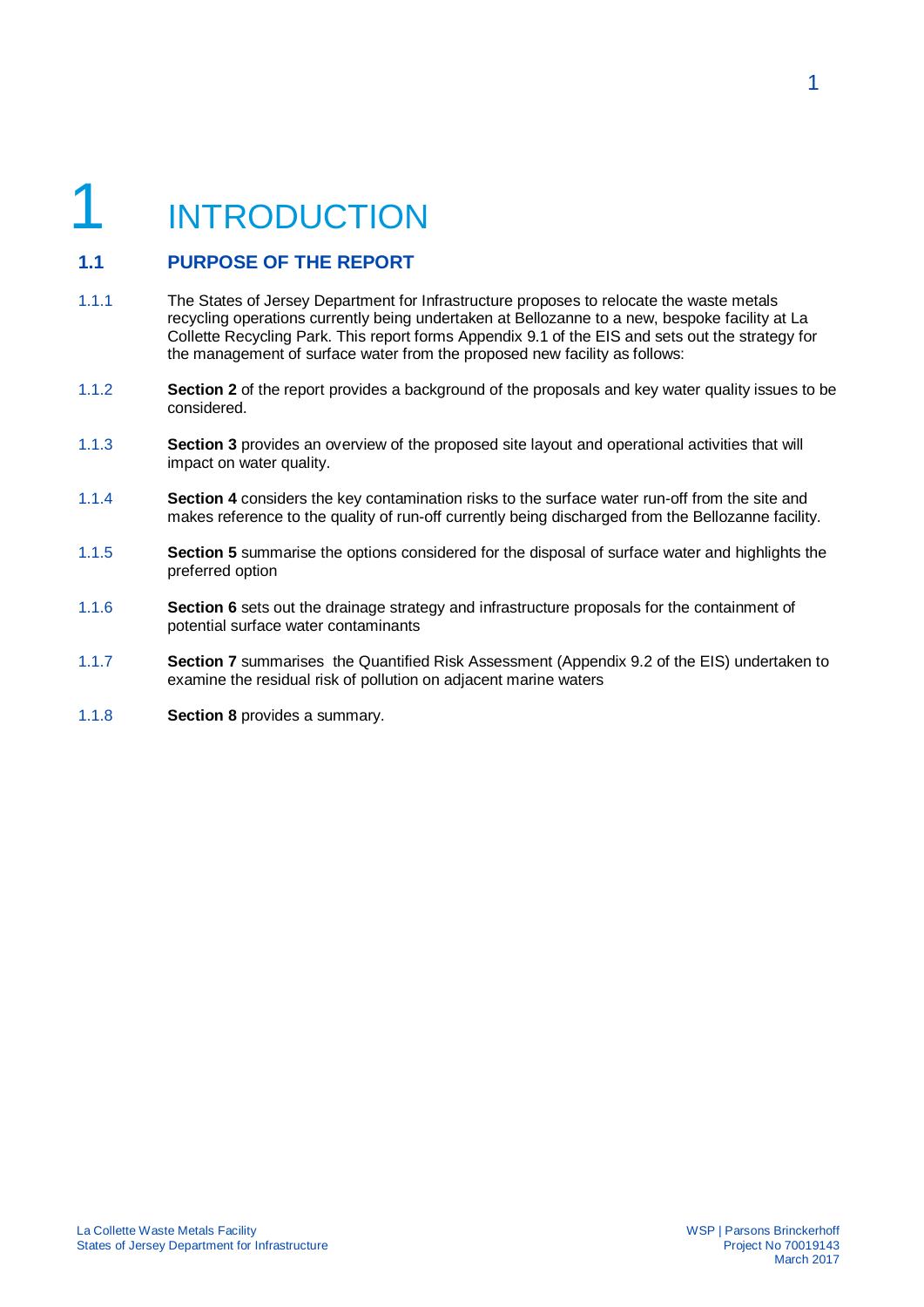# 2 PROJECT BACKGROUND

#### **2.1 PROPOSALS FOR WASTE METALS RECYCLING AT LA COLLETTE**

2.1.1 It is proposed to construct a new, bespoke waste metals recycling facility at La Collette to replace the existing facility at Bellozanne. The new facility will be located in the Recycling Park, adjacent the newly opened Household Reuse and Recycling Centre (Figure 2.1 Location B). Outline planning permission for a waste metals recycling facility was granted in July 2015 (2014/1710):albeit at a different location to that currently proposed (Figure 2.1, Location A)



**Figure 2.1: Proposed Site Location**

- 2.1.2 The relocation of waste metals recycling to the Recycling Park accords with the Department for Infrastructure's (DFI) policy to consolidate solid waste recycling operations to bespoke facilities at La Collette and follows the recent successful relocation of the public green waste reception and household waste recycling from Bellozanne.
- 2.1.3 Currently the Island's waste metals recycling operations are undertaken at Bellozanne on a site that has accommodated waste metals processing since the 1980's. Whilst the current operator of the site works to high environmental standard in terms of pollution prevention and control, the existing infrastructure does not meet modern standards and this limits the level of environmental control that can be achieved. In particular, the slab and surface water drainage system have evolved over time on an ad hoc basis and offer only basic facilities in terms of surface and ground water pollution protection. The relocation of the facility to La Colette provides an opportunity for an overall environmental improvement through the provision of modern, 'fit for purpose' infrastructure and well managed operations.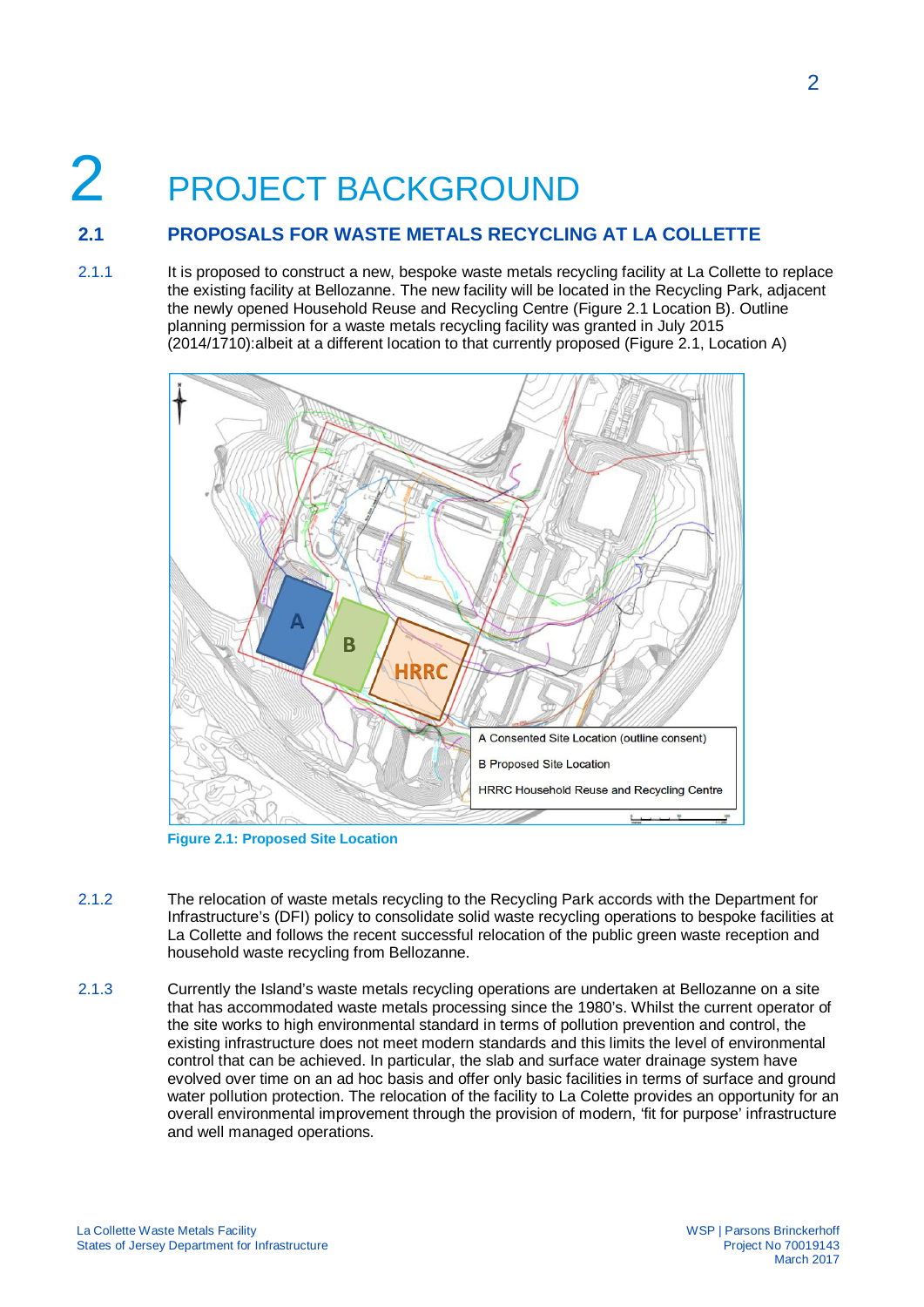#### **2.2 WATER QUALITY AT LA COLLETTE**

- 2.2.1 La Collette is an industrial area, reclaimed from the sea through inert waste filling. It is the Island's centre for solid waste management and in addition to the operations listed above in the Recycling Park it is accommodates the energy from waste plant (and associated ash disposal cells) asbestos reception and other industrial operations. The area lies adjacent the South East Coast of Jersey Ramsar site. The Ramsar site is of international importance and is therefore of very high sensitivity in respect to changes in water quality. The site also lies near St. Aubin's Bay which is also sensitive to water quality due to the presence of Eel Grass and Kelp beds which support a diversity of marine species. The ground water beneath the site is saline and not regarded as a useable resource and is much less sensitive that the coastal waters to changes in water quality. It is however in hydraulic connectivity with the adjacent marine environment.
- 2.2.2 The land filled area of La Collette is subject to water quality monitoring and a conceptual model developed to understand the pathway/receptor mechanisms and potential impacts of development on water quality. Figure 2 provides a simple illustration of the pathway/receptor relationship.



**Figure 2.2: La Collette Sources, Pathways and Receptors**

- 2.2.3 Incident rainfall generally falls on the site and infiltrates through the ground either directly from surfaced areas or indirectly via soakaway from surfaced/developed areas.
- 2.2.4 On-site potential sources of pollution include:
	- à inert waste both above and below the high water level
	- à leachate from lined ash constructed above the high water level
	- à bulky waste storage
	- à run-off from the recycling park including that from bio remediated soils, green waste composting, the household waste recycling, aggregate recycling
	- à fuel storage tanks and accidental spillages
- 2.2.5 Off-site potential sources of pollution include discharges to the surface water environment generally; the diffuse influence of St Helier and the Island's sewage treatment works which outfalls into St Aubin's Bay.
- 2.2.6 Whilst the coastal waters adjacent to La Collette are highly sensitive to changes in water quality, there are a number of different receptors within the marine environment with differing levels of tolerance to changes in environmental factors. Table 2.1 below summarises the principal marine receptors and their sensitivity to environmental change.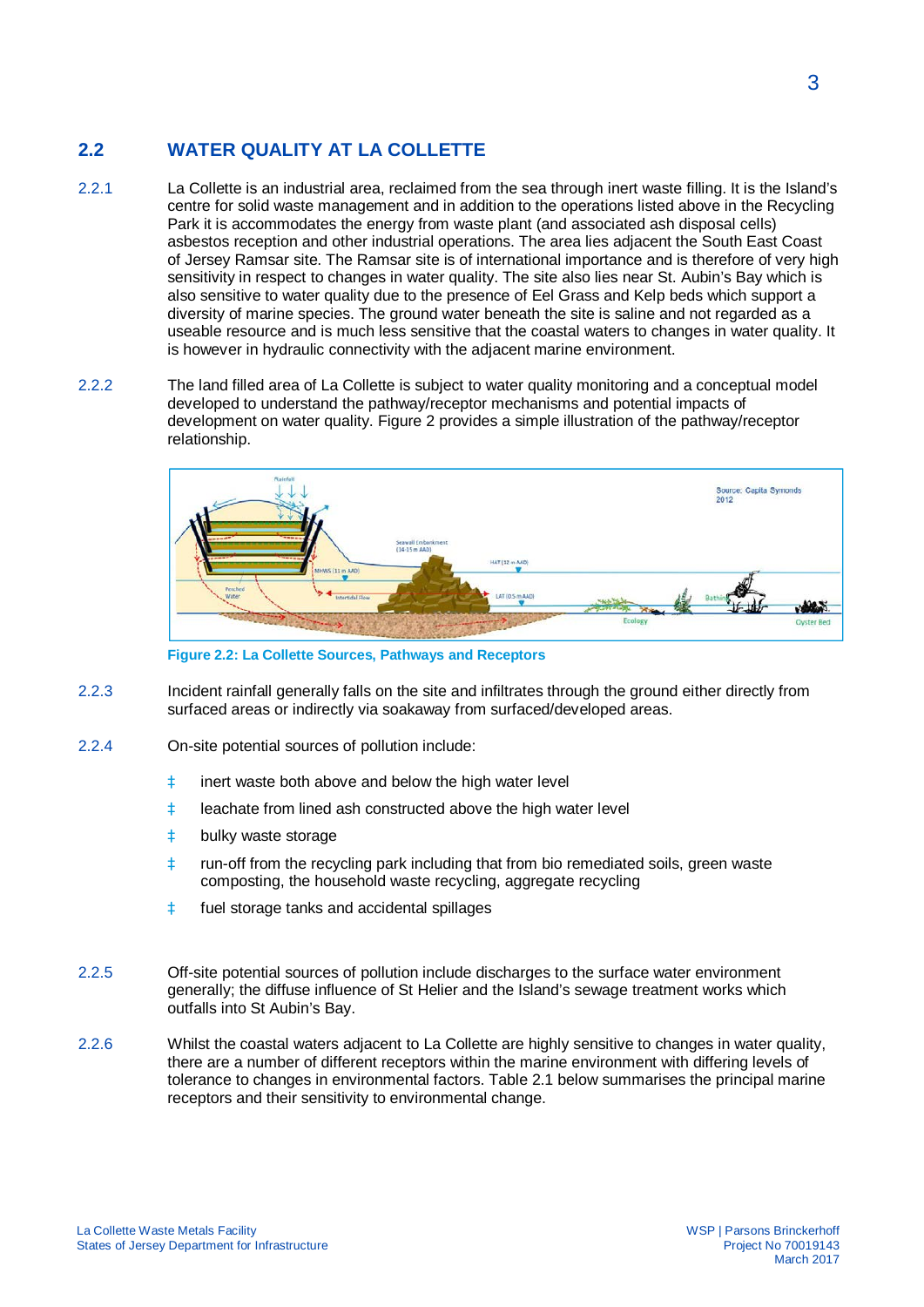| <b>Ecological Receptor</b>  |                                           | <b>Sensitivity to Environmental Change Factor</b> |                     |                 |                      |
|-----------------------------|-------------------------------------------|---------------------------------------------------|---------------------|-----------------|----------------------|
|                             |                                           | <b>Sediment</b>                                   | <b>Heavy Metals</b> | Hydrocarbons    | <b>Nutrients</b>     |
|                             | Zostera marina<br>(Common<br>eelgrass)    | Moderate                                          | <b>Very Low</b>     | <b>Very Low</b> | <b>Very High</b>     |
| International<br>Importance | Zostera noltii<br>(Dwarf eelgrass)        | Low                                               | <b>Very Low</b>     | Moderate        | Low                  |
|                             | Laminaria digitata<br>(Oarweed)           | Low                                               | Low                 | Low             | Low                  |
|                             | Ascophyllum<br>nodosum<br>(Knotted wrack) | <b>Not Sensitive</b>                              | Low                 | Low             | Low                  |
|                             | Ostrea edulis<br>(Native oyster)          | <b>Very Low</b>                                   | High                | <b>Very Low</b> | <b>Not Sensitive</b> |
| National Importance         | Modiolus<br>modiolus<br>(Horse mussel)    | <b>Not Sensitive</b>                              | <b>Very Low</b>     | <b>Very Low</b> | <b>Very Low</b>      |
|                             | Gobius cobitis<br>(Giant goby)            | Low                                               | <b>Moderate</b>     | Low             | Low                  |

**Table 2.1: La Collette Coastal Waters Ecological Receptors and Sensitivity to Environmental Change**

2.2.7 The potential impacts to the water environment from the proposed waste metals recycling facility are:

- à Changes in the quantity of surface water draining off the site and the consequential impact on adjacent water resources, for example as a result of the discharge of construction dewatering or changes to the area of hard cover;
- à Changes in the quality of surface water draining from the site and its consequential impact, such as caused by construction activities, waste metals recycling operations or accidental spillages;
- à Changes in the quantity of groundwater beneath the site, such as through construction dewatering or the increased area of hardstanding; and
- à Changes to the quality of groundwater beneath the site, for example as a result of increased leaching, construction activities, waste metals recycling operations or accidental spillages.
- 2.2.8 Of these potential changes, it is changes the to the ground water quality during operation caused by surface water (with the potential to contain hydrocarbons and metals) discharging to the ground via to soakaway and the possible consequent impact on the adjacent coastal waters, that are of the greatest concern.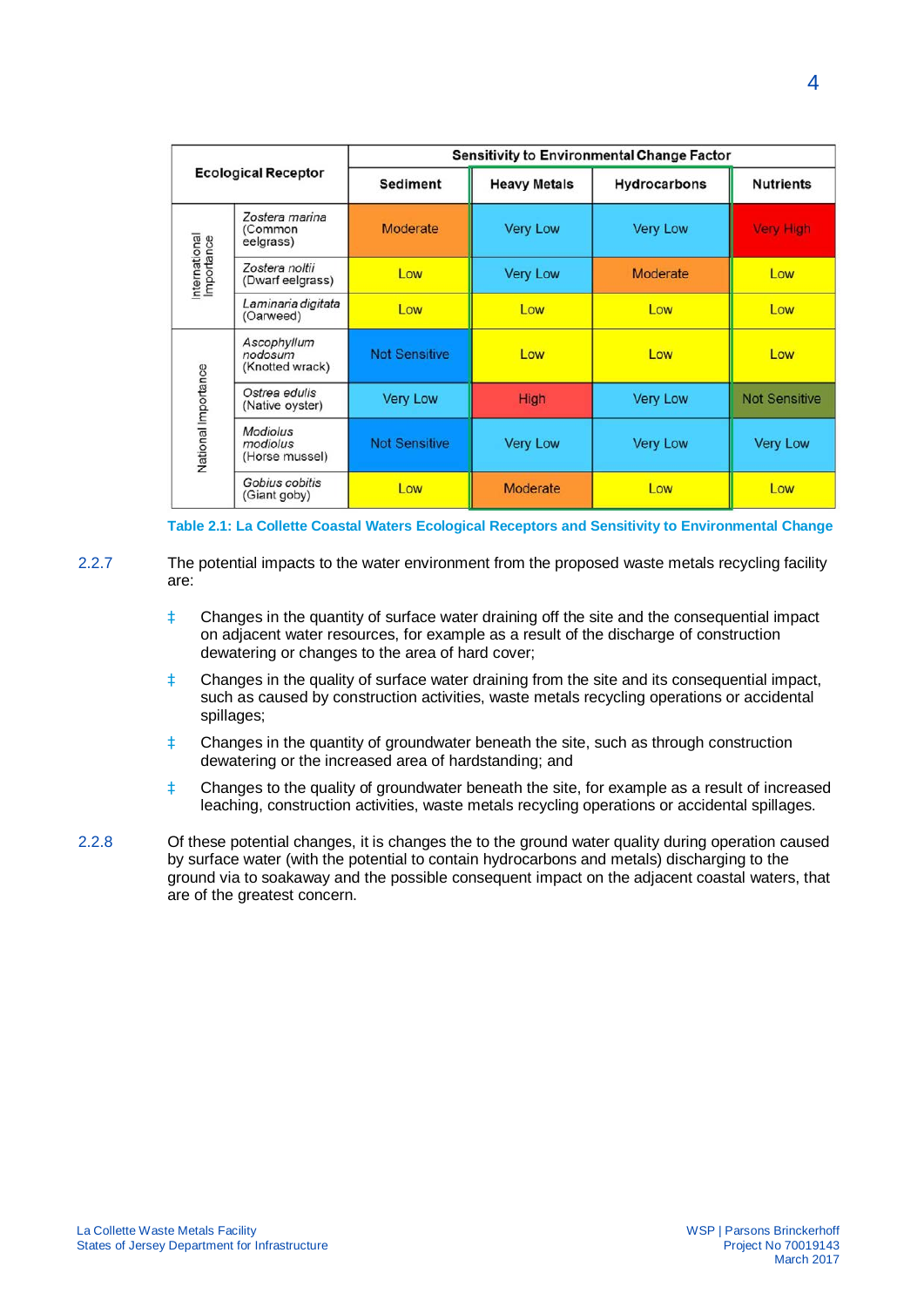## **OPERATIONAL REVIEW**

#### **3.1 SITE LAYOUT AND PROPOSED ACTIVITIES**

- 3.1.1 The proposed site location and site layout are shown in detail on the application drawings (Drawings 201604-100-001, 002, 003 and 009). The draft Working Plan submitted in parallel with the application describes the activities to be undertaken within the proposed facility, which may be summarised as follows:
	- à Receiving of scrap metal, cooling appliances, WEEE and lead acid batteries
	- à Sorting and grading of metal types
	- à Cutting, baling and shearing of materials
	- à Depollution of end of life vehicles
	- à Sale of car spares
	- à Loading of non-hazardous and hazardous materials for transportation via road and sea
	- à Storage of fuel for plant
- 3.1.2 The activities may be generally classified as those which are to be undertaken under cover (i.e. within the site buildings) and those which are to be carried out in the operations yard (i.e. in the open):

*Operations to be carried out under cover*

- à Depollution of end of life vehicles
- à Storage and sales of car parts for re-use
- à Receipt and storage of batteries: dry and lead acid

*Operations to be carried out in open areas*

- à Receipt, storage and grading of ferrous and non-ferrous waste metals
- à Cutting, baling and shearing of materials
- à Receipt and storage of cooling appliances
- à Receipt and storage of WEEE, (commercial and large domestic)
- à Loading of materials for transport by road and sea for further processing
- 3.1.3 **Figure 3.1** below shows the proposed site layout zoned into areas of high, medium and low risk of surface water contamination, as determined by the proposed operation listed above. The operations yard is considered to present a **high risk** of surface water contamination as processing and storage activities undertaken in this area will be undertaken in the open and will be exposed to incident rainfall. Fuel will be stored in a twin walled, bunded fuel tank and this together with the refuelling of plant presents a **medium risk** of surface water contamination. Areas of **low risk** of surface water contamination include the access road, weighbridge and building roof areas.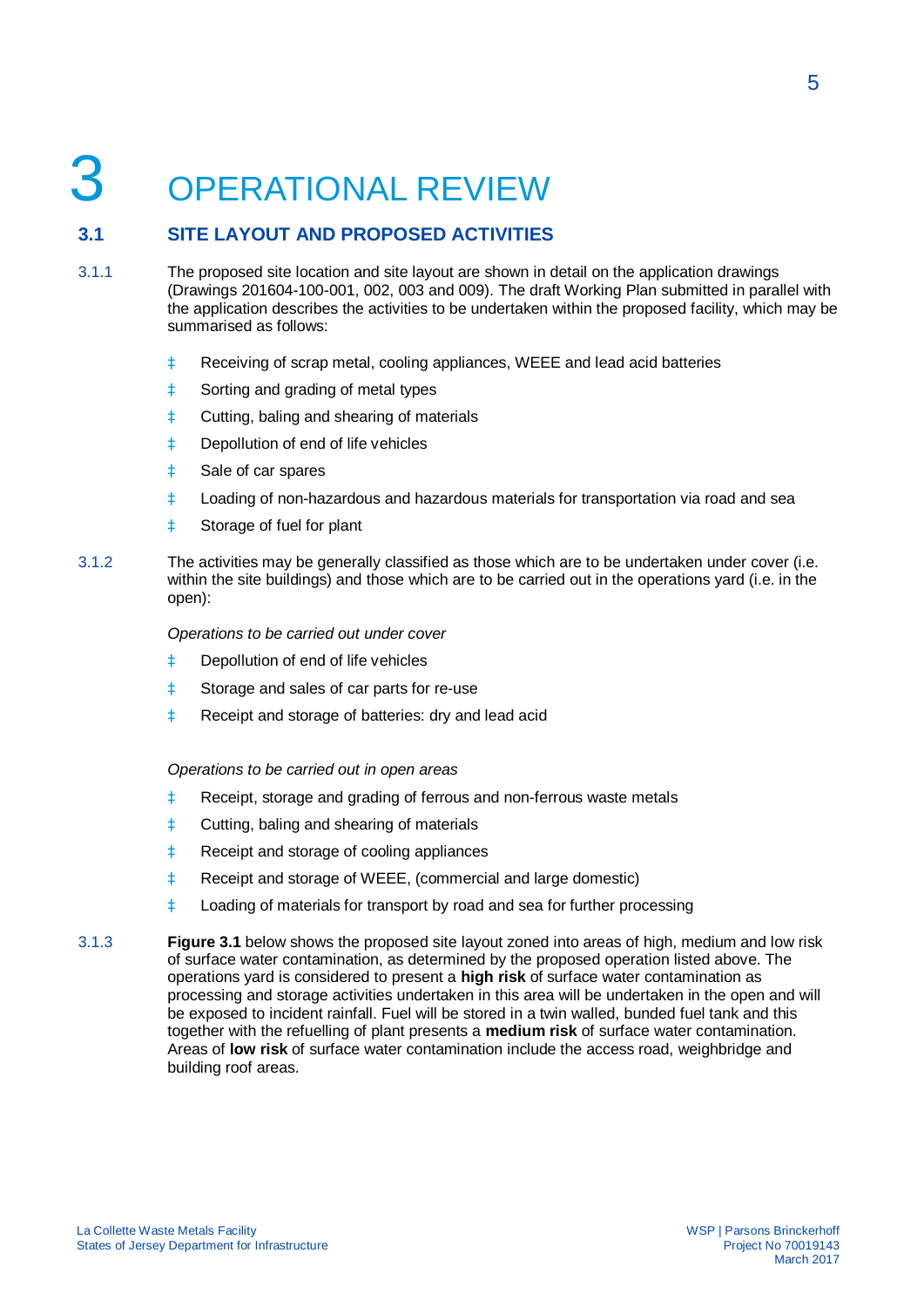

**Figure 3.1 Site Layout and Zoning of Activities that Present a Surface water Contamination Risk**

#### **3.2 WORKING PLAN, INFRASTRUCTURE AND POLLUTION PREVENTION**

- 3.2.1 Site management, permitting and regulatory control will be primary defence against pollution arising from surface water discharge during operation. The control of materials permitted to be received; the procedures for processing materials, conditions for storage and export of processed goods and procedures for the response to accidental spillages will all be contained within a framework of regulatory control. These key controls include:
	- à The Waste Management Licence
	- à The agreed Working Plan, including incident response procedures
	- à The surface water drainage discharge consent and associated water quality monitoring regime
	- à Environmental Risk Assessment and measures to mitigate against key risks
	- à Environmental Protection Policies
- 3.2.2 The Working Plan will be a key part of primary of pollution prevention. General Working Plan procedures will include:
	- à Site management and operative training, to ensure all staff and operatives are suitably experienced and trained
	- à Waste Acceptance Criteria (WAC) to control the nature of materials received and processed
	- à Inspection, checking and recording of loads to ensure compliance with WAC: procedures for rejection of non-compliant materials containment and removal
	- à Limitations on storage volumes, to minimise risk from processed materials
	- à Plant maintenance to minimise risk of leaking oils and fluids
	- à Twin walled fuel storage tanks with 110% capacity to control storage of fuel in accordance with Regulations
	- à Infrastructure /drainage system inspection and maintenance to ensure operation as designed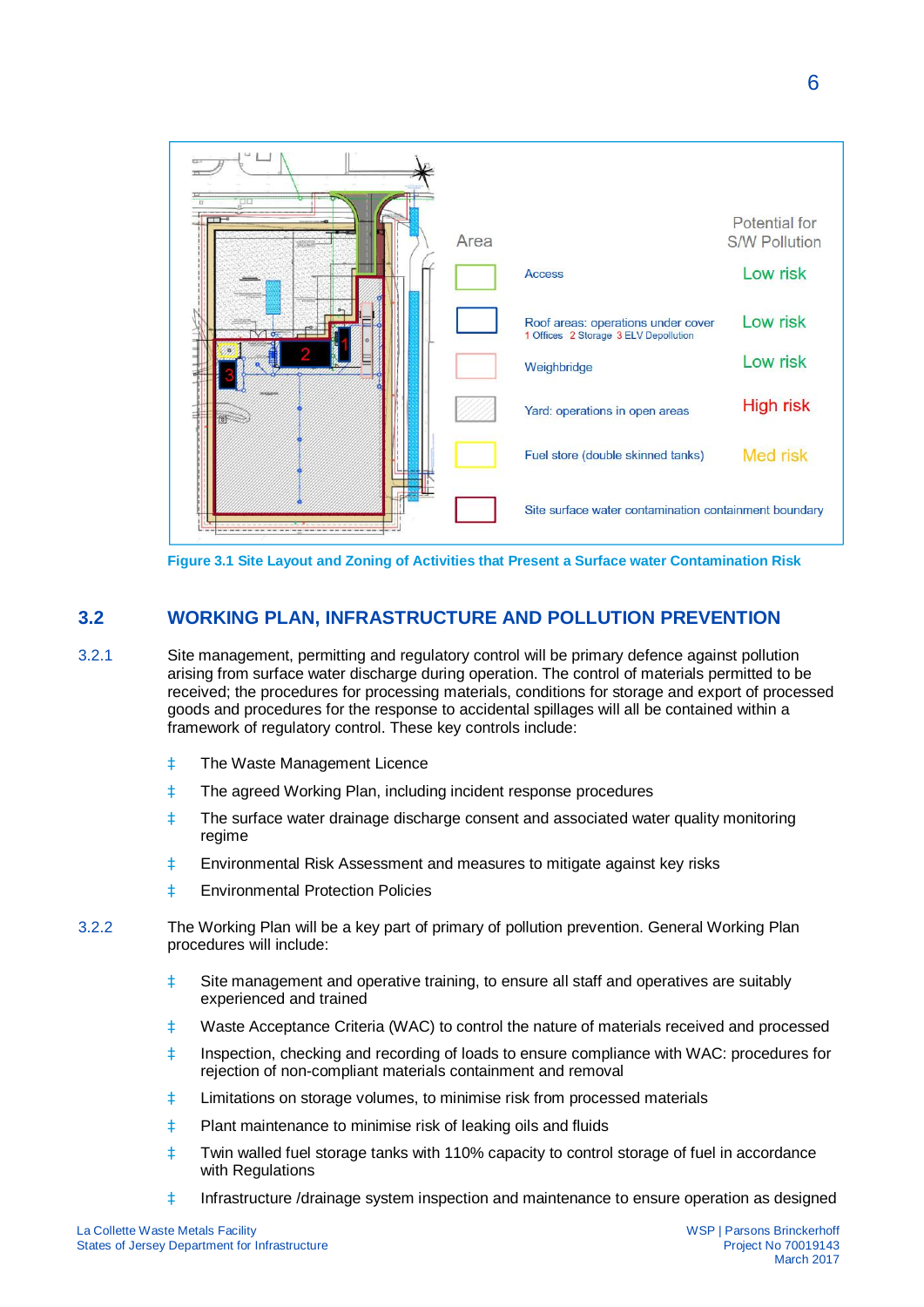- 3.2.3 Specific Working Plan procedures for primary pollution prevention will include:
	- à Non-acceptance of liquid waste other than that contained in end of life vehicles
	- à Controlled end of life vehicles depollution, carried out undercover with bespoke equipment
	- à Receipt and storage of batteries
	- à Waste electrical and electronic equipment (WEEE) acceptance criteria limit processing to large domestic appliances only (Category A, B and E)
- 3.2.4 Specific Working Plan procedures for the containment of contamination will include:
	- à Emergency procedures for spillages
	- à Procedures for recording incidents for monitoring and continuous improvement through feeding lessons learned back into operational procedures
	- à Procedures for quarantining non-conforming materials should they be received
	- à Surface water monitoring and reporting against permitted consent
- 3.2.5 Whilst the Working Plan and regulatory controls will be the primary defence against pollution caused by contaminated surface water from the site, the design of the facility and associated infrastructure will support the pollution prevention and containment strategy. Key infrastructure controls proposed include:
	- à Provision of an impermeable, concrete slab to prevent uncontrolled infiltration of contaminated surface water run-off to the ground
	- à Provision of a perimeter impermeable concrete bund, to prevent uncontrolled run-off of contaminated surface water to the surrounding environment
	- à Provision of a bespoke, positive drainage system, designed with measures to address the specific risks of the proposed site operations and contain the key contaminants of concern.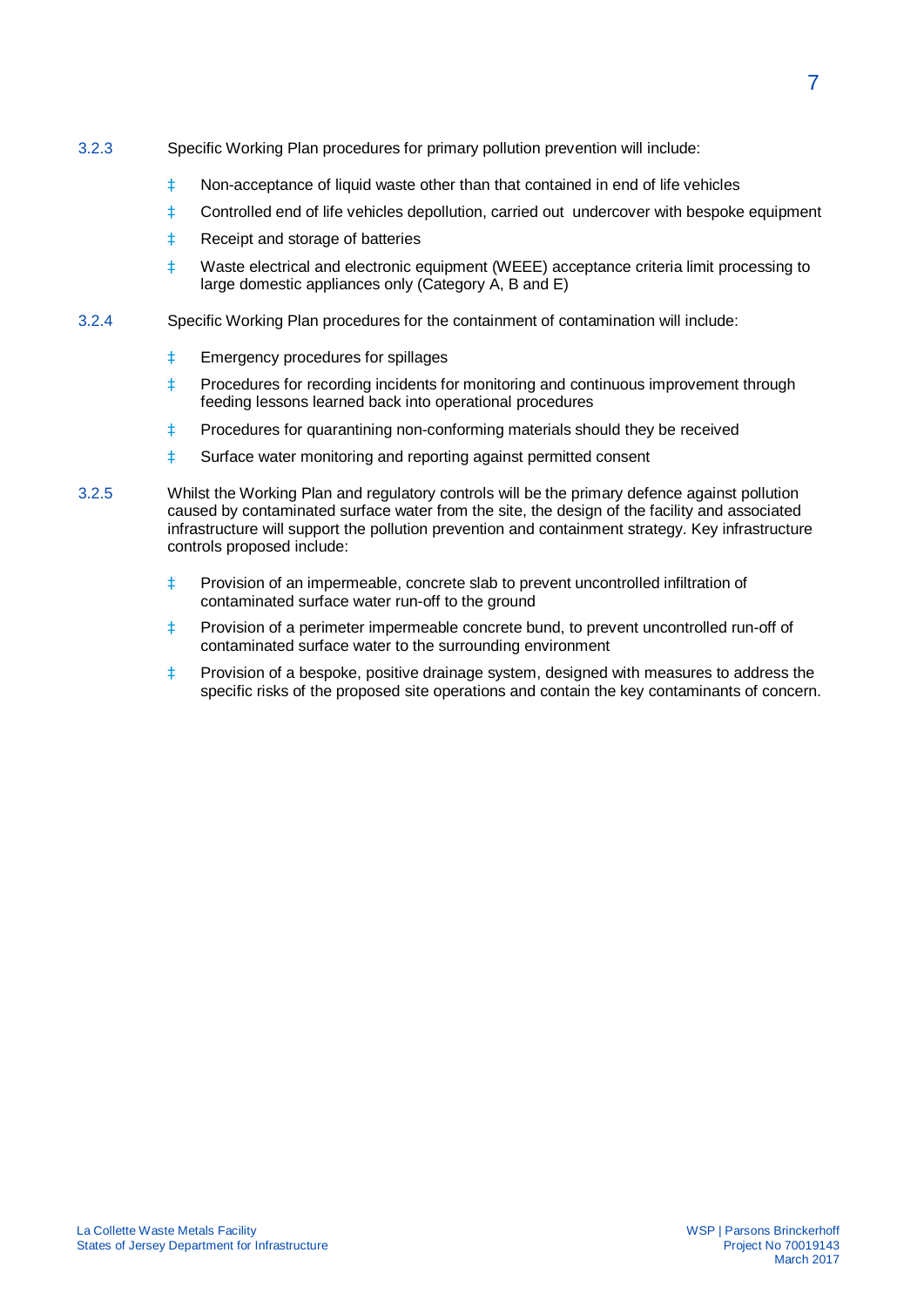## 4 SURFACE WATER CONTAMINATION RISK

#### **4.1 ENVIRONMENTAL RISK ASSESSMENT**

4.1.1 A draft Environmental Risk Assessment has been undertaken by the proposed site operator to accompany the Working Plan. The assessment identifies a variety of sources of environmental hazard associated with the site operation and the receptor those hazards have the potential to affect. The assessment includes the proposed control measures to be implemented to mitigate the hazard and assesses the residual risk remaining. Tables 4.1 to 45 below provides a summary of the environmental hazards with the potential to affect surface and ground water and highlights the residual risk for each hazard. The risk assessment assumes the infrastructure set out in this drainage strategy/contamination strategy is implemented in full.

| <b>Activity</b>          | <b>Receipt of non-permitted waste</b> |                             |                                           |                                |
|--------------------------|---------------------------------------|-----------------------------|-------------------------------------------|--------------------------------|
| <b>Source</b>            | <b>Hazard</b>                         | <b>Receptor</b>             | <b>Control</b><br><b>Measure</b><br>in WP | <b>Residual</b><br><b>Risk</b> |
| <b>Hazardous Solids</b>  | Radioactive<br>Source                 | Ground/Surface Water        | ü                                         | Low                            |
| <b>Hazardous Liquids</b> | Paints and<br>solvents                | <b>Ground/Surface Water</b> | Ű                                         | Low                            |
| <b>Hazardous Liquids</b> | <b>PCBs</b>                           | <b>Ground/Surface Water</b> | Ü                                         | Low                            |
| <b>Hazardous Liquids</b> | Oils and fuels                        | <b>Ground/Surface Water</b> | Ű                                         | Low                            |

**Table 4.1 Environmental Risks Associated with the Receipt of Non-permitted Waste**

| <b>Activity</b>        | <b>Acceptance of permitted waste</b> |                         |                                           |                                |  |
|------------------------|--------------------------------------|-------------------------|-------------------------------------------|--------------------------------|--|
| <b>Source</b>          | <b>Hazard</b>                        | <b>Receptor</b>         | <b>Control</b><br><b>Measure</b><br>in WP | <b>Residual</b><br><b>Risk</b> |  |
| <b>ELVs</b>            | Oils, fuels and liquids              | Ground/Surface<br>Water | Ű                                         | Low                            |  |
| <b>Fridges</b>         | <b>Compressor Oil</b>                | Ground/Surface<br>Water | ü                                         | Low                            |  |
| <b>Batteries (wet)</b> | <b>Sulphuric Acid</b>                | Ground/Surface<br>Water | ü                                         | Low                            |  |

**Table 4.2 Environmental Risks to Water Quality Associated with the Acceptance of Permitted Waste**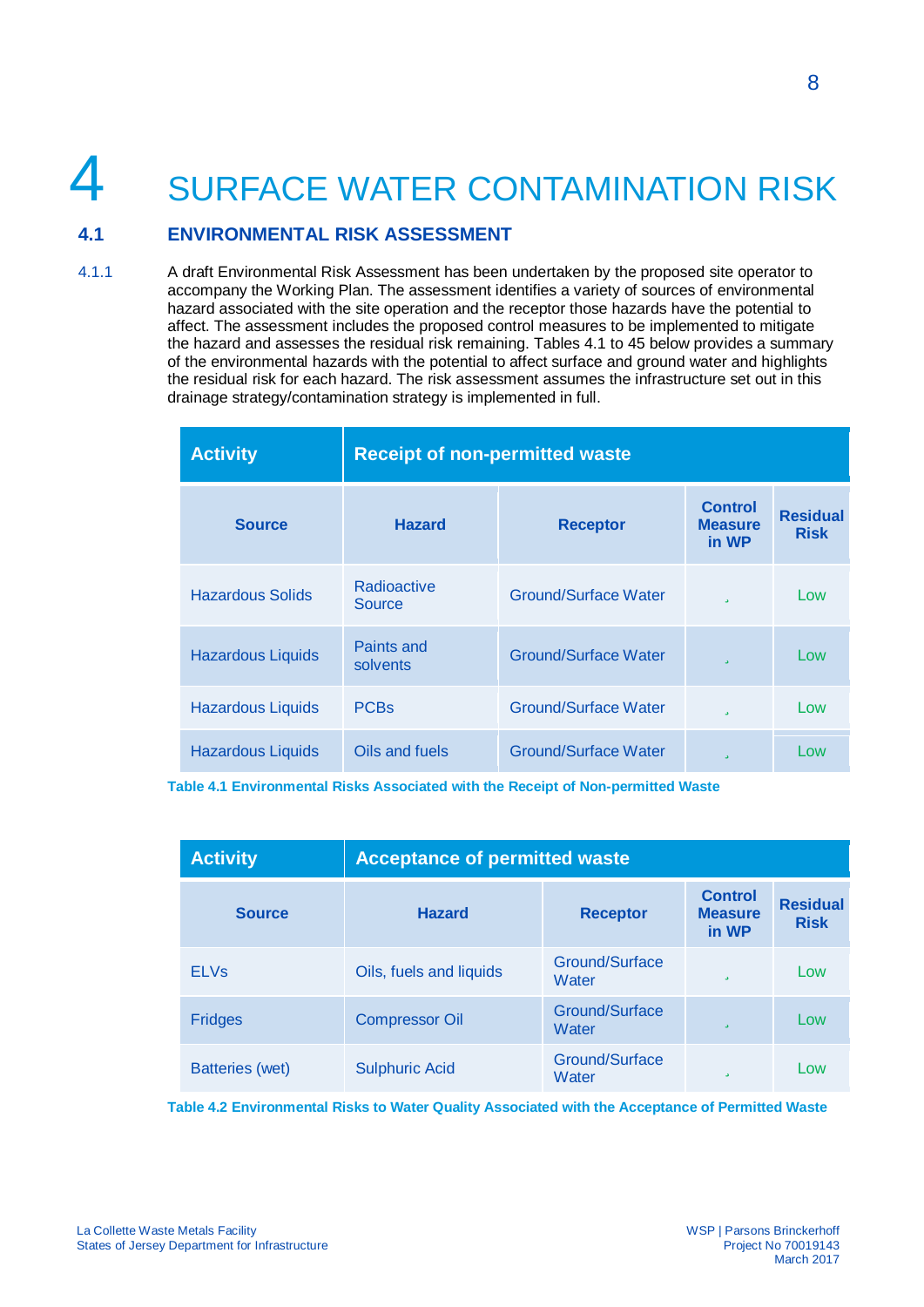| <b>Activity</b>              | <b>Storage prior to depollution</b> |                             |                                           |                                |
|------------------------------|-------------------------------------|-----------------------------|-------------------------------------------|--------------------------------|
| <b>Source</b>                | <b>Hazard</b>                       | <b>Receptor</b>             | <b>Control</b><br><b>Measure</b><br>in WP | <b>Residual</b><br><b>Risk</b> |
| <b>ELVs</b>                  | Oils, fuels and liquids             | <b>Ground/Surface Water</b> | Ű                                         | Low                            |
| Cooling<br><b>Appliances</b> | <b>Compressor Oil</b>               | <b>Ground/Surface Water</b> | ü                                         | Low                            |
| <b>Batteries (wet)</b>       | <b>Sulphuric Acid</b>               | <b>Ground/Surface Water</b> | Ű                                         | Low                            |

**Table 4.3 Environmental Risks to Water Quality Associated with the Storage Prior to Depollution**

| <b>Activity</b>    | <b>Storage prior to processing</b>                                           |                             |                                           |                                |
|--------------------|------------------------------------------------------------------------------|-----------------------------|-------------------------------------------|--------------------------------|
| <b>Source</b>      | <b>Hazard</b>                                                                | <b>Receptor</b>             | <b>Control</b><br><b>Measure</b><br>in WP | <b>Residual</b><br><b>Risk</b> |
| <b>Scrap metal</b> | General pollution risk<br>from possible<br>contamination and<br>heavy metals | <b>Ground/Surface Water</b> | Ű                                         | Low                            |
|                    |                                                                              |                             |                                           |                                |

**Table 4.4 Environmental Risks to Water Quality Associated with the Storage Prior to Processing**

| <b>Activity</b>                    | <b>Processes on site</b> |                             |                                           |                                |
|------------------------------------|--------------------------|-----------------------------|-------------------------------------------|--------------------------------|
| <b>Source</b>                      | <b>Hazard</b>            | <b>Receptor</b>             | <b>Control</b><br><b>Measure</b><br>in WP | <b>Residual</b><br><b>Risk</b> |
| <b>ELV Depollution</b>             | Oils, fuels and liquids  | <b>Ground/Surface Water</b> | Ü                                         | Low                            |
| <b>ELV Batteries</b>               | <b>Sulphuric Acid</b>    | <b>Ground/Surface Water</b> | ü                                         | Low                            |
| <b>ELV Liquid waste</b><br>storage | Oils, fuels and liquids  | <b>Ground/Surface Water</b> | ü                                         | Low                            |
| Shearing and<br>baling of metal    | Oils, metals             | <b>Ground/Surface Water</b> | ü                                         | Low                            |
| Leaking plant                      | Oils                     | Ground/Surface Water        | ü                                         | Low                            |

**Table 4.5 Environmental Risks to Water Quality Associated with Processes on Site**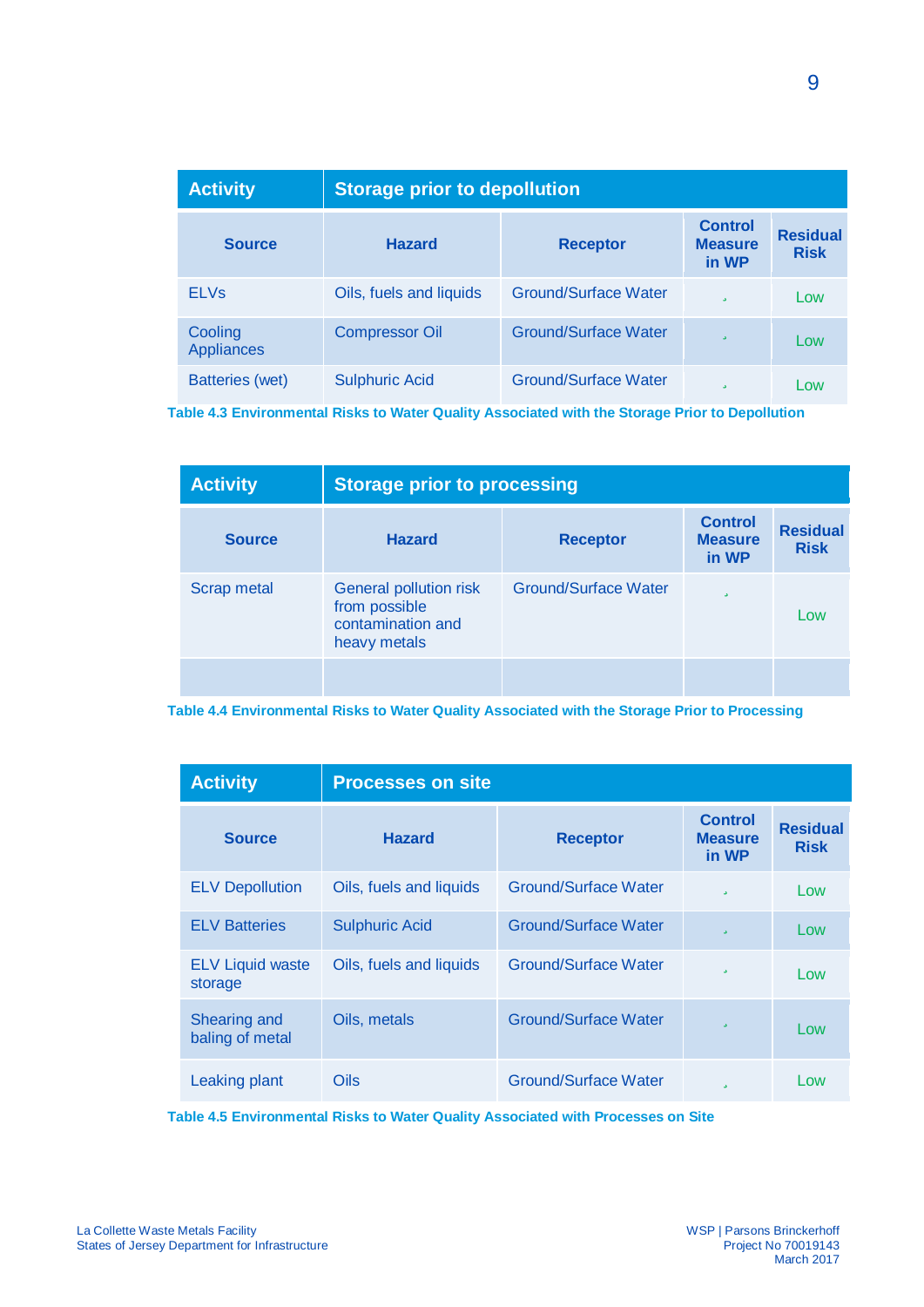#### **4.2 WATER QUALITY MONITORING AT BELLOZANNE**

- 4.2.1 Key to the assessment of pollution risk at La Collette is the confirmation of the water quality associated with run-off from waste metals reception and processing operations and to identify the contaminants of concern. To help this gain this understanding, water quality testing has been undertaken on run-off from the existing metals recycling facility at Bellozanne. The operations proposed at the new facility at La Collette will be essentially the same as those being undertaken at Bellozanne, albeit with a higher degree of environmental control that the planned new, bespoke infrastructure will afford. The water quality monitoring results from Bellozanne provide a proxy for likely run-off water quality from the proposed La Collette facility on which to base a mitigation strategy. Further information on the results of the water quality monitoring undertaken at Bellozanne in included in Appendix 9.2 of the EIS.
- 4.2.2 Testing and monitoring the quality of surface water run-off requires care and consideration as both the quantity and quality of the run-off will vary with storm intensity, duration and frequency. For example the potential for run-off to become contaminated from pollutants which have accumulated on the surface of the slab is greater during the 'first flush' of a storm which occurs following an extended dry period, compared with that which occurs following an extended wet period. At Bellozanne, samples have been taken from the final outlet chamber of the existing petrol interceptor, taking care to ensure the samples from as close to the outlet siphon as possible.
- 4.2.3 The results confirm that the key contaminants of concern likely to be present in the run-off from the waste metals processing operations proposed are hydrocarbons (oils) and metals.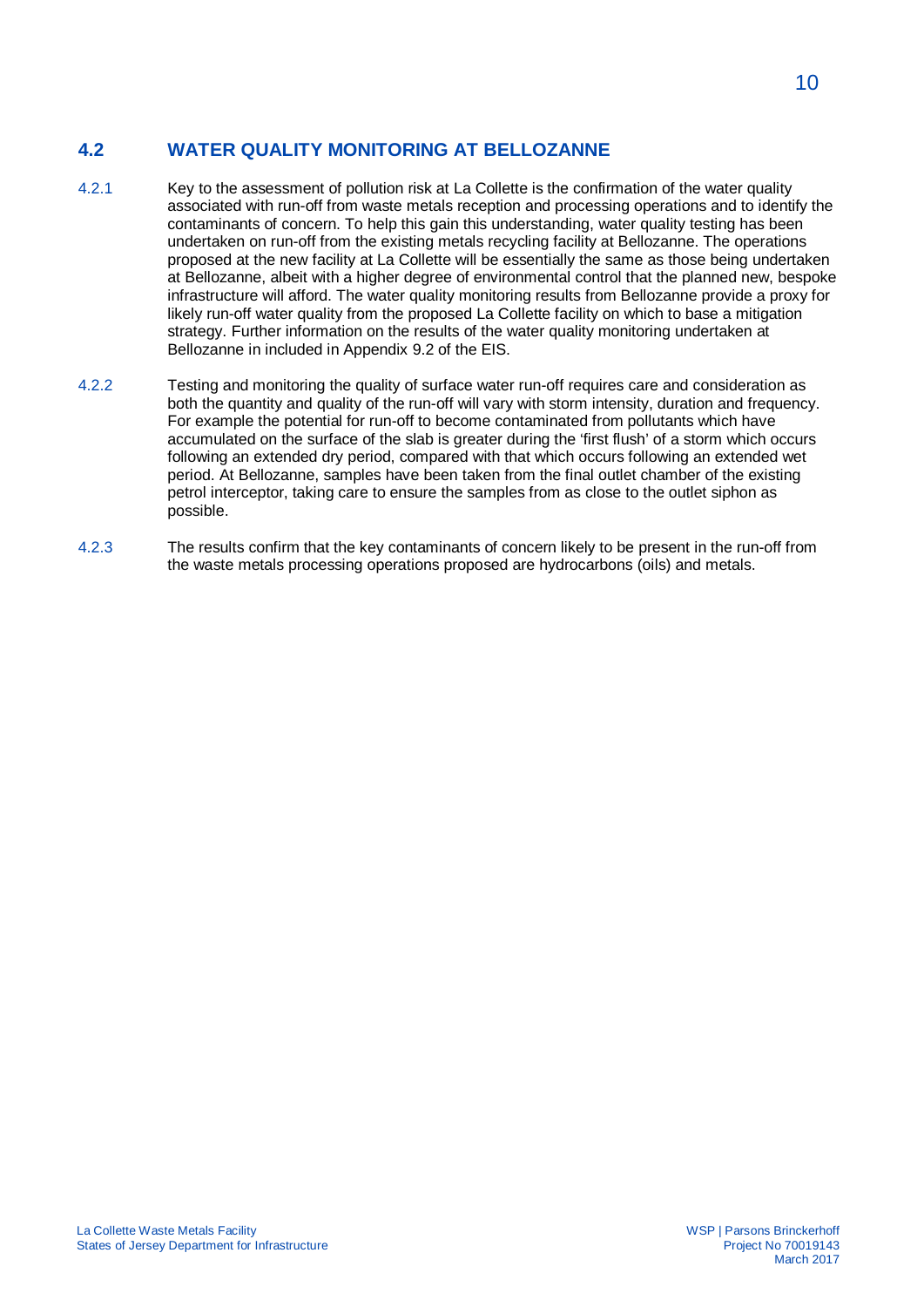## 5 SURFACE WATER DISPOSAL OPTIONS

#### **5.1 INTRODUCTION**

- 5.1.1 Four potential options have been considered for the management the contamination risk from surface water from the proposed waste metals site at La Collette:
	- à Option 1: Disposal of surface water to the foul drainage system
	- à Option 2: Provision of whole site cover, to exclude rainfall from the site entirely
	- à Option 3: Direct disposal to adjacent marine waters
	- à Option 4: Disposal to ground via local soakaway

#### **5.2 OPTION 1: DISPOSAL TO THE FOUL DRAINAGE SYSTEM**

- 5.2.1 There are two key reasons why the disposal of surface water to the public foul drainage system cannot be pursued as a viable option for the disposal of surface water from the proposed waste metals site at La Collette:
	- à Disposal of surface water run-off to the foul drainage system does not accord with DfI Drainage Department Policy and will not be permitted. (DfI does not have the capacity at the Sewage Treatment Works for surface water. It is also detrimental to the treatment process and presents a pollution risk from surcharged sewers)
	- à There is insufficient capacity within the sewerage network at La Collette and downstream to accept the flows that would be generated from the site
- 5.2.2 Recent discussions with the DfI Drainage Department have reconfirmed the unacceptability of direct discharge of surface water to the foul drainage network. This accords with the general policy held by all public drainage authorities and originates from the following key reasons:
	- à Combined drainage systems are no longer acceptable drainage solutions for new developments. Foul drainage capacity needs to be reserved for foul water: there is an ongoing programme to replace combined systems with separate systems to release capacity within the network
	- à The introduction of surface water into the sewage treatment works impacts on the efficiency and costs of treatment operations
	- à The introduction of surface water into the foul sewer network increases significantly the risk of sewer surcharging during storm conditions with consequent risk of flooding and uncontrolled discharge into the environment of raw sewage.
- 5.2.3 In addition to the above, there is in any case insufficient capacity available within the local foul sewerage network at la Collette to accept the surface water flows from this site. The network capacity is severely restricted by the pumping station at La Collette which is already operating at capacity. Discussions with DfI have confirmed that a maximum discharge rate of a nominal 1 l/s is all that could be allowed from each of the sites within the proposed recycling park. This is sufficient to accommodate the domestic foul flows expected from office and welfare facilities only.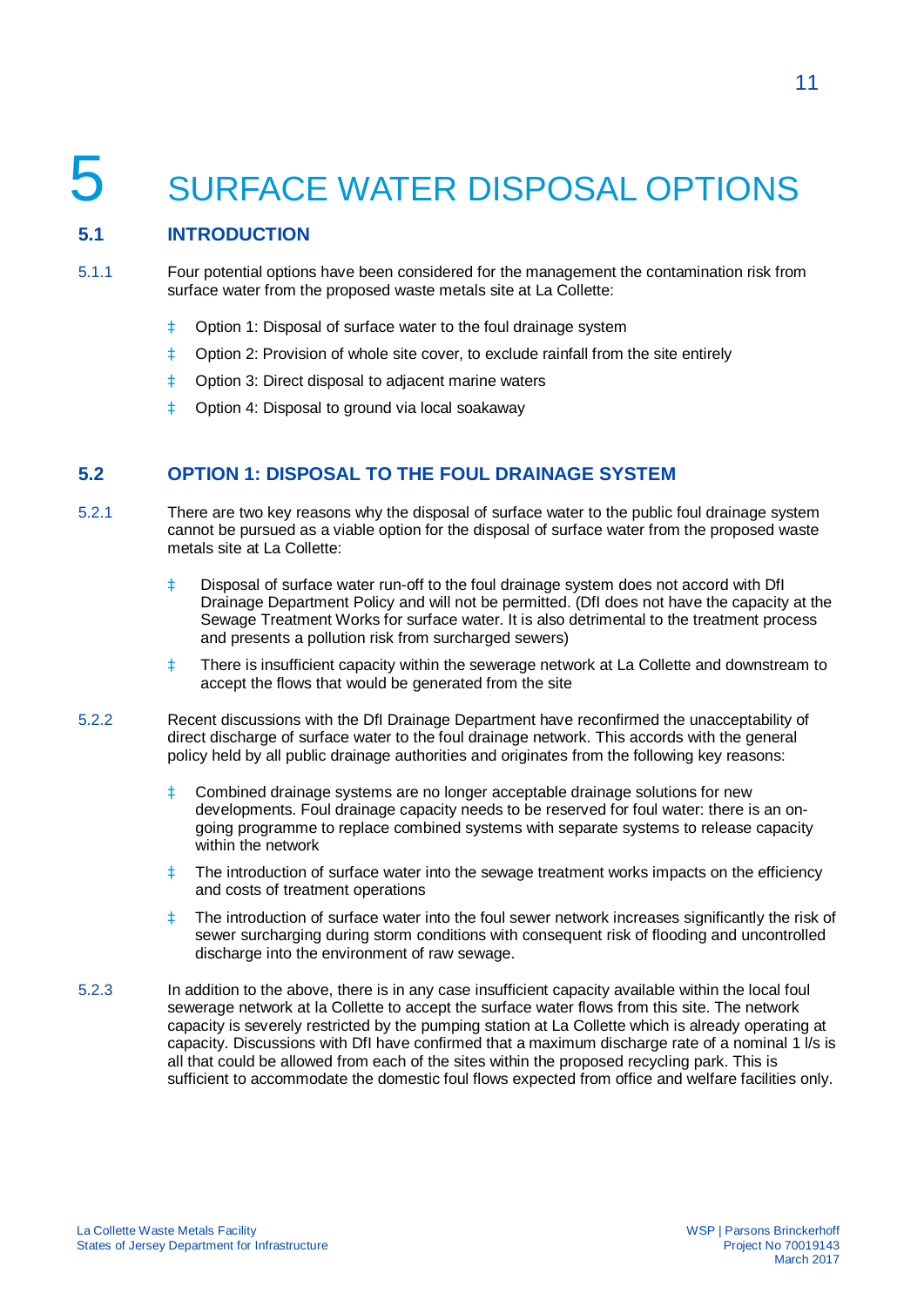- 5.2.4 The proposed waste metals site operations yard would have an impermeable surface area of 3500m2 approximately. This would result in approximately 3000 m3 (3 million litres) of surface water runoff each year with a maximum outfall flow rate of 49 litres per second based on a 50mm per hour maximum storm intensity. At 49 l/s this flow is almost 5000% more than maximum capacity discharge rate that could technically be accommodated by the foul drainage system. Attenuating the run-off to 1 l/s would require the provision of approximately of approximately 265 m3 of storage for a 1 in 30 year storm with a 30% allowance for climate change. However, it would not be practically possibly to reliably attenuate to such a low flow rate. Normal practice would be to incorporate either an orifice or hydrobrake type flow control device and the lowest practical outflow limit of such devices is 5 l/s. There is a very significant risk therefore that such an arrangement would either the result in the site flooding due to the outflow device becoming blocked, or the system would overflow and surcharge the receiving sewer and pump station with consequent environmental implications from the discharge of raw sewage.
- 5.2.5 For all of the above reasons, the discharge of surface water from the proposed site to the foul drainage system is not a viable option.

#### **5.3 OPTION 2: WHOLE SITE COVER**

- 5.3.1 Covering of the whole of the operations yard would eliminate the risk of surface water run-off contamination but would be a costly and impractical solution. The cover could not be provided by a clear span structure and so would introduce intermediate columns which would restrict movements within the yard and could hamper operations. As a result the efficiency of operations could be severely affected and could result in a larger area being required to accommodate the necessary plant and equipment movements and stockpile capacity, whilst maintaining the necessary safety zones required. There are also ventilation and fire risks to be considered as the provision of such a covered facility would be unprecedented for the processing of normal waste metals. Fire fighting would be a key consideration as the roof cover would restrict access and this may result in a sprinkler system being required by the Fire Officer. There is also the concern that the restrictions imposed by the provision of site cover and the fact that it is an untried method of operation, may have implications for the successful appointment of a commercial operator in the future.
- 5.3.2 Although cost should not be an overriding consideration for seeking to mitigate environmental risk, the provision of a 3500 m2 roof of the site would be a very significant cost commitment. A sprinkler system, should it be required, would add further to the substantial capital outlay required. The total cost therefore would be of a magnitude that is likely to render the relocation of the waste metals facility to La Collette unaffordable under current budget restrictions and may delay the implementation of the project, with current operations at Bellozanne having to be extended for the interim period. This would have a dis-benefit of increased environmental risk as the existing site does not offer modern standards of environmental protection.
- 5.3.3 For the reasons above, the option of providing whole site cover is not considered viable due to the high risk it presents to the safe and efficient commercial operation of the facility.

#### **5.4 OPTION 3: DIRECT OUTFALL OF SURFACE WATER TO THE ADJACENT MARINE WATERS**

5.4.1 Direct, un-attenuated outfall of the surface water to the adjacent coastal waters run-off is possibly the easiest and least expensive option for the site. This option would be relatively straight forward to construct and inexpensive to maintain whilst also presenting least risk of flooding of the facility. It would however rely on the coastal waters for the dilution of any dissolved contaminants that might be present in the run-off and would consequently represent a risk of pollution impact on the Ramsar. This option is therefore considered not viable due to the unacceptable environmental risk to the adjacent Ramsar site.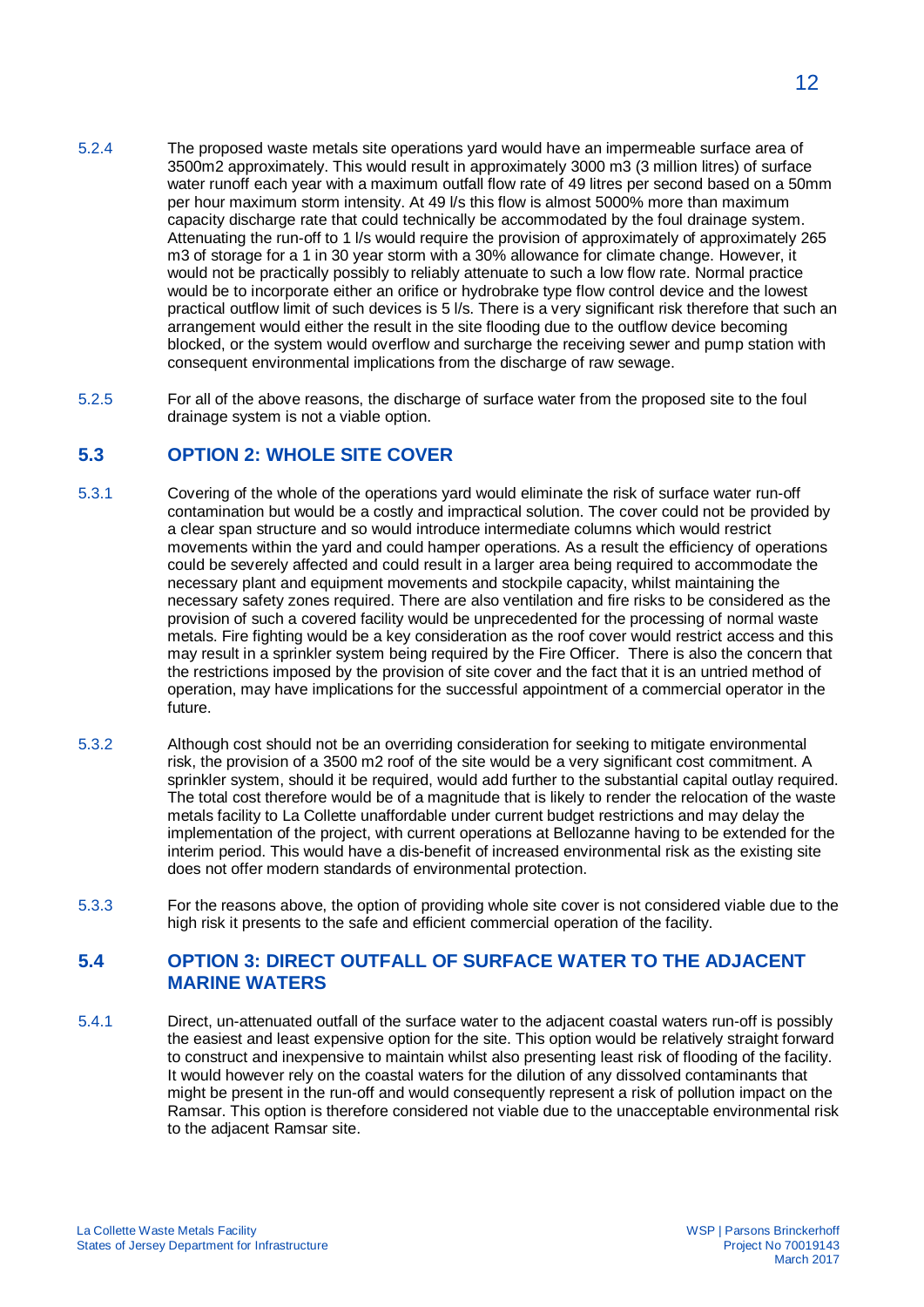#### **5.5 OPTION 4: DISPOSAL TO GROUND THROUGH INFILTRATION VIA A LOCAL SOAKAWAY**

- 5.5.1 The disposal of surface water run-off to ground through infiltration via a local soakaway is the preferred option and has the following key benefits:
	- à It is easily implementable, affordable and deliverable
	- à It does not require new strategic drainage infrastructure
	- à It does not require DfI Drainage Department to depart from its policy regarding the prohibition of surface water discharge to the foul drainage network (and therefore sets no precedent for similar future developments)
	- à There is no direct discharge to marine waters and this option therefore has significantly lower risk of pollution to the Ramsar compared to Option 3
	- à It maximises the filtration, attenuation, dilution and bioremediation benefits of the existing ground and does not compromise contamination control or pollution prevention
- 5.5.2 This option is dependent upon confirming the permeability of the ground and therefore suitability of the soakaway, but soakaways have been used successfully for the adjacent Household Reuse and Recycling Centre and the La Collette Roads and Services infrastructure. The option relies on infiltrating the surface water run-off into the ground and therefore discharging to the ground water. Although the ground water at La Collette is in hydraulic connectivity with the coastal waters and therefore the nearby Ramsar, this option maximises the natural filtration and attenuation provided by the ground between the point of discharge and the marine environment. This will serve to 'polish' the outflow and remove any fine residual suspended particles and also provide an opportunity for the bioremediation of any dissolved hydrocarbons not removed by the upstream treatment processes prior to it reaching the marine environment. In addition, discharge to the local ground water will also result in the substantial dilution of any other dissolved residual contaminants before they reach the coastal waters, minimising the risk to the Ramsar
- 5.5.3 For the reasons set out above, this option for the discharge of surface water from the proposed waste metals processing site is considered to be the best and most viable surface water control and discharge option for the site.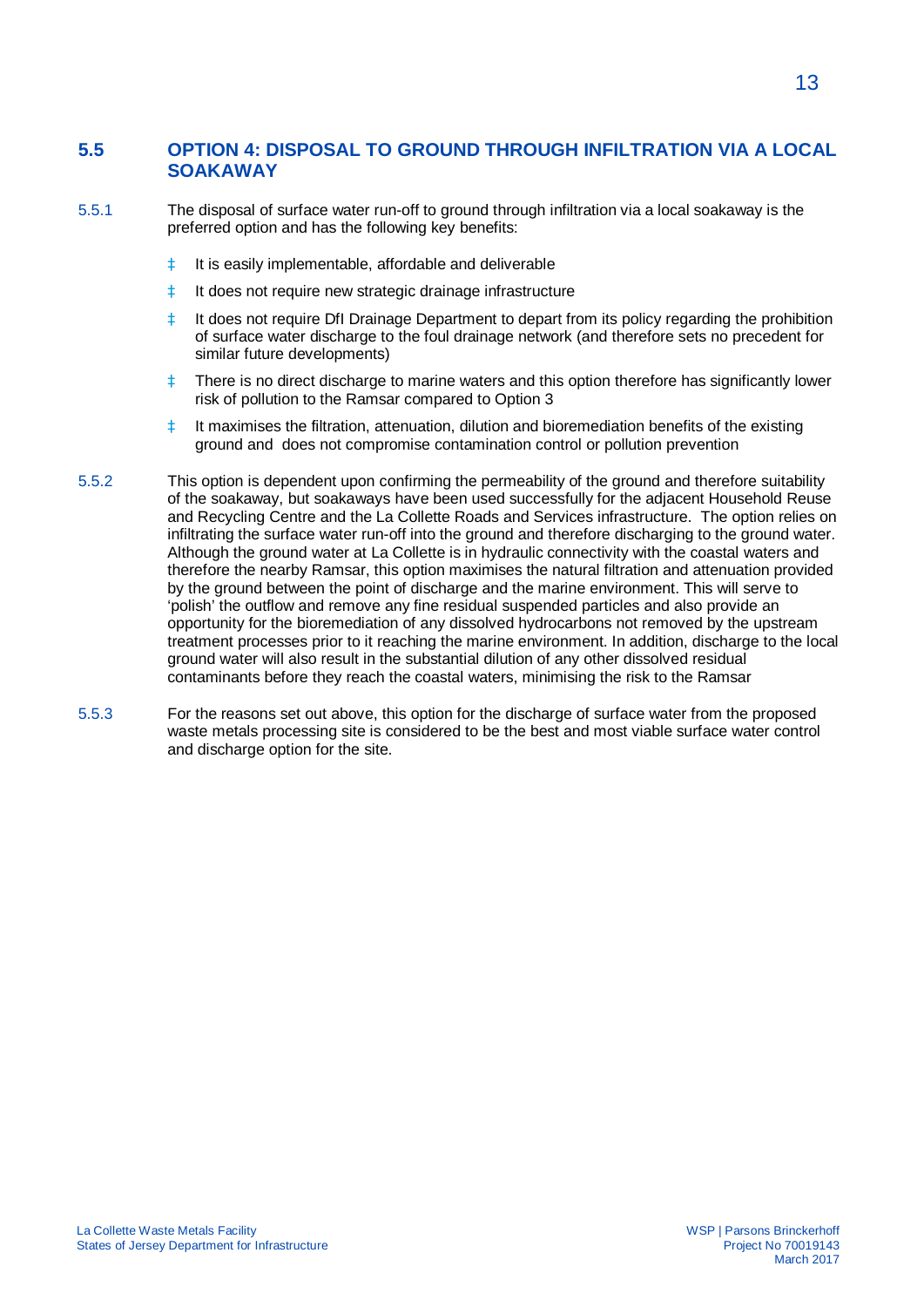## PROPOSED CONTAMINATION CONTAINMENT STRATEGY

#### **6.1 POLLUTION PREVENTION AND CONTAMINATION CONTAINMENT STRATEGY**

6.1.1 The proposed strategy for preventing pollution and the containment of any contaminants likely to be present in surface water from the site has been developed to address the risk set out in preceding chapters and particularly the risk. The strategy is based on a hierarchical approach and introduction of a 'surface water management train' to ensure progressive treatment of run-off prior to discharge into the environment. As follow:

> *Step 1 : Contamination Prevention:* by regulatory control, through the Waste Management Licence, Working Plan, Environmental Protection Policies, Risk Assessment and Control Measures

*Step 2: Collection and Containment:* by the provision of bespoke infrastructure comprising *an* impermeable bunded yard slab and positive drainage system

*Step 3: Run-off Treatment Primary:* treatment of the collected surface water run-off comprising:

- à Sedimentation and Settlement of gross debris and suspended solids through provision of trapped gullies and surface water catchpits
- à Interception of hydrocarbons and oils through the provision of a Class 1 forecourt petrol interceptor certified to reduce hydrocarbon levels to 5mg/l
- à Interception enhancement using oleophillic sponge/filter designed to remove 95% of residual hydrocarbons

*Step 4: Primary Filtration;* discharge to the ground through a soakaway enhanced with sand filtration and oleophillic filter membrane to remove fine particles, including metals and residual hydrocarbons

*Step 5: Tertiary Treatment:* fine polishing of discharged run-off to La Collette Compliance Standards by further filtration through the ground to remove any remaining fine particles, bio degradation of any remaining hydrocarbons and dilution through the incident groundwater of any dissolved contaminants, including dissolved metals.

- 6.1.2 In addition to the above it is intended that a penstock valve would also be placed within the drainage system to allow the operations yard to be 'sealed off' from the soakaway in emergencies, should a catastrophic spillage occur on site. The closure of the penstock on the surface water drainage would provide approximately 35 to 40 cubic metres (35,000 to 40,000 litres) of storage within the piped below ground drainage system and manholes, subject to the finalisation of the detailed drainage design.
- 6.1.3 **Figure 6.1** below illustrates the proposed containment strategy.

March 2017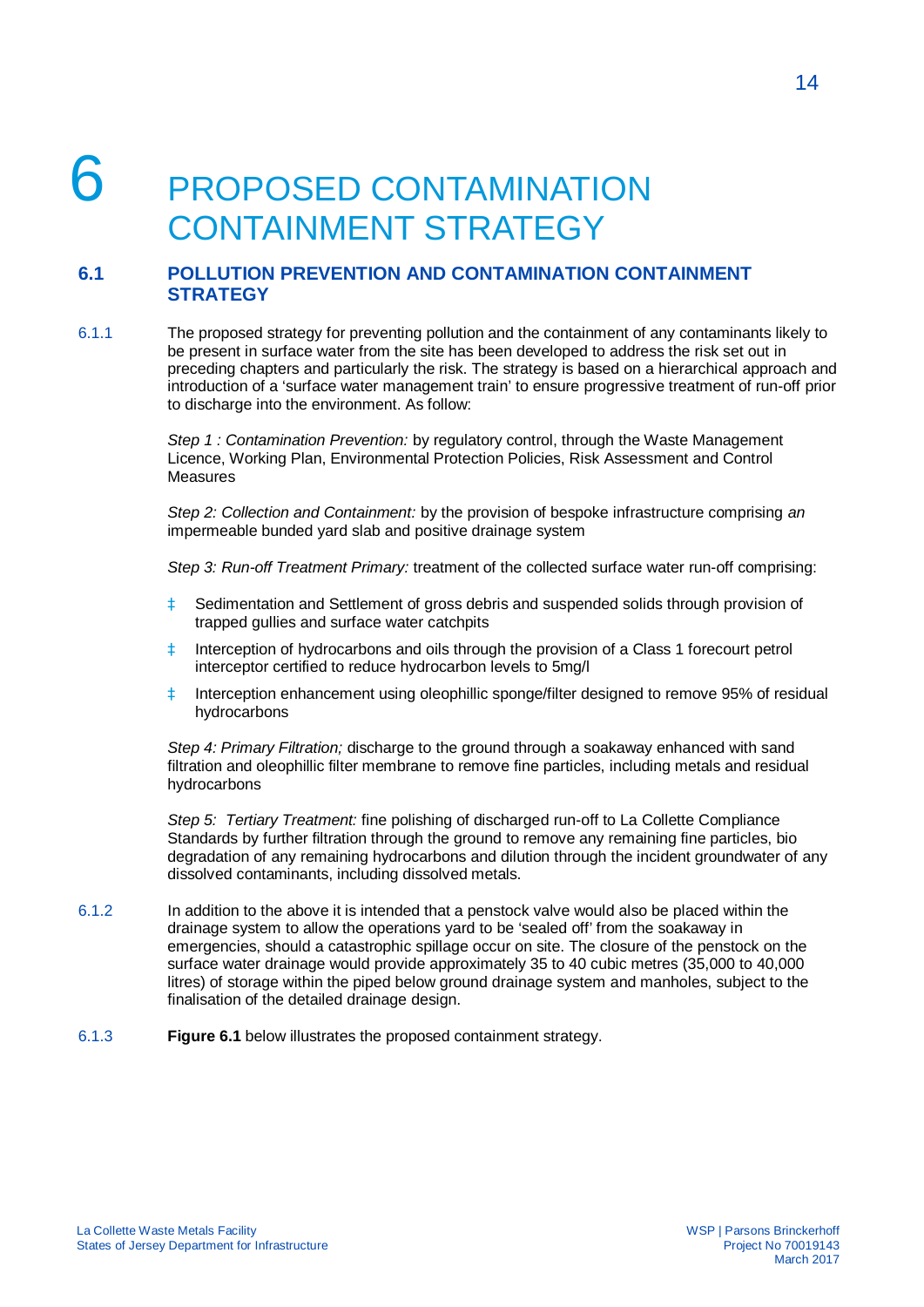![](_page_19_Figure_0.jpeg)

**Figure 6.1 Proposed Contamination Containment Strategy**

6.1.4 The above strategy is based on addressing the key risks of surface water contamination and treatment of the contaminants of concern. **Figure 6.2** illustrates the proposed surface water management train to deliver this strategy.

![](_page_19_Figure_3.jpeg)

**Figure 6.2 Proposed Surface Water Management Train**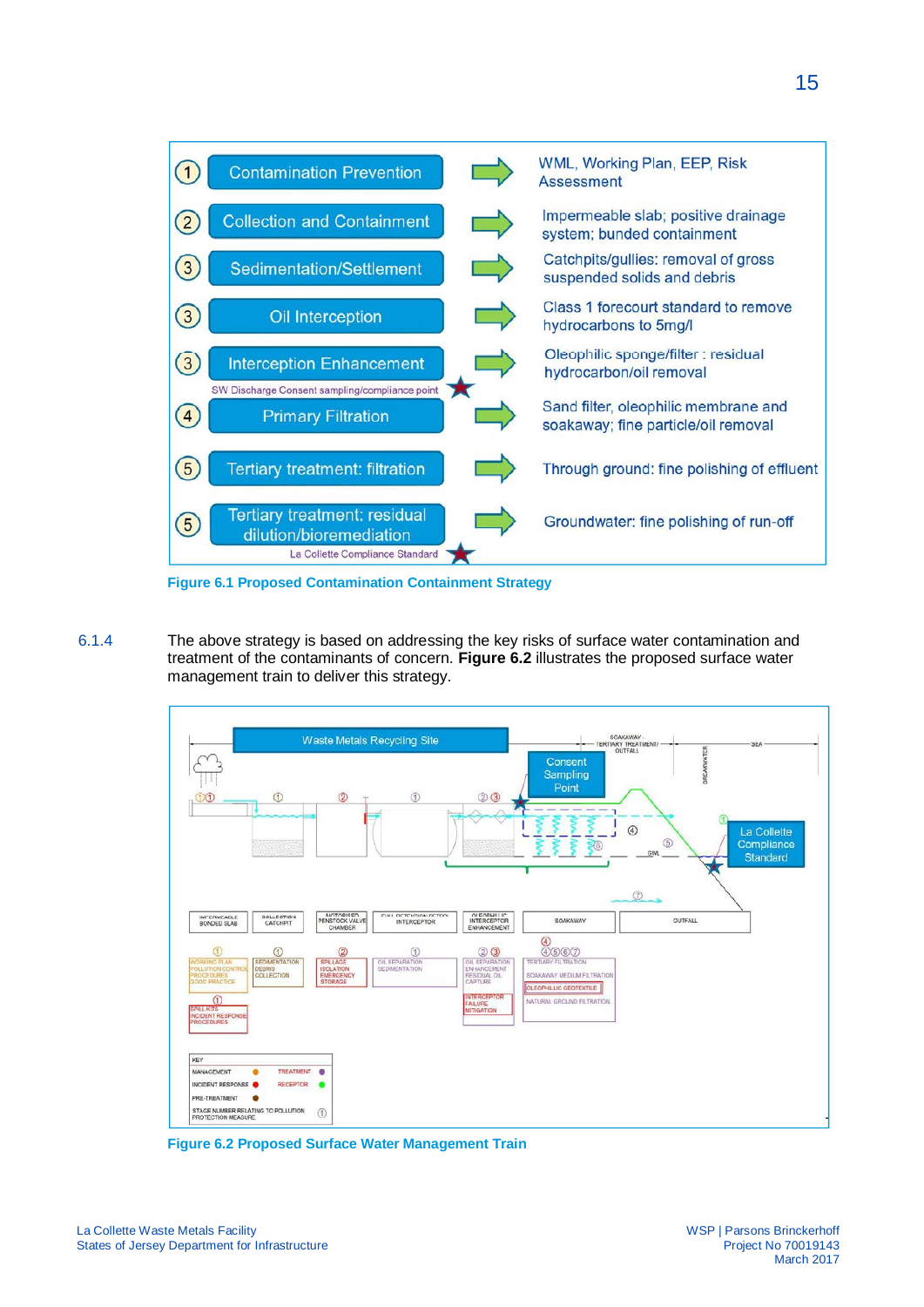#### **6.2 INFRASTRUCTURE PROPOSED TO DELIVER THE STRATEGY**

6.2.1 The application drawings include details of the drainage and surface water management infrastructure to be provided. Figure 6.3 below includes shows the key infrastructure elements proposed to deliver the above contamination containment strategy and surface water management train.

![](_page_20_Figure_2.jpeg)

**Figure 6.3 Infrastructure Proposed to Deliver the Containment Strategy**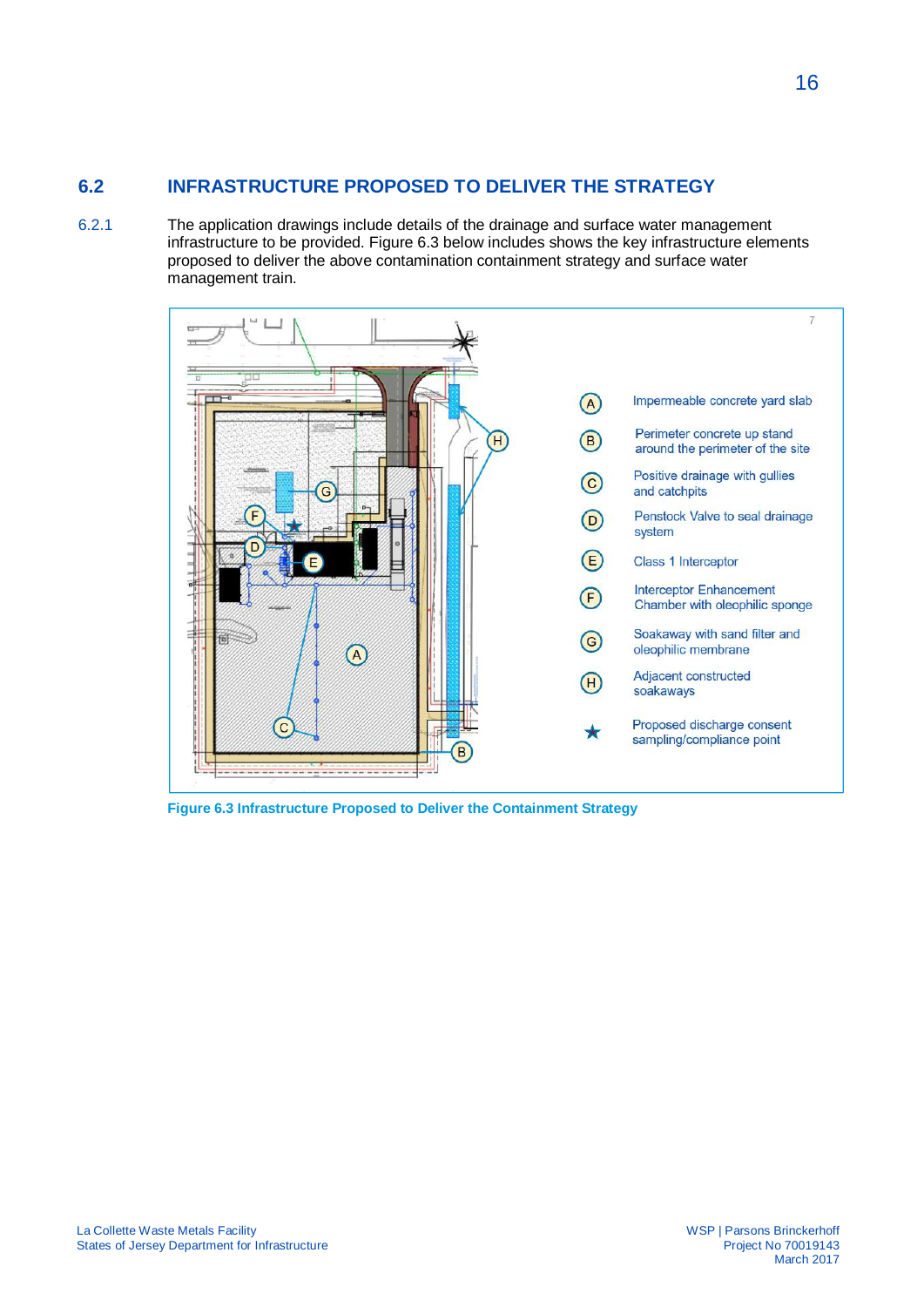## 7 QUANTIFIED RISK ASSESSMENT

#### **7.1 QUANTIFIED RISK ASSESSMENT SUMMARY**

- 7.1.1 Following analysis of the run off from the Bellozanne site and reference to other UK sites, it has been identified that metals and hydrocarbons in both free and dissolved phases are likely to be the principal contaminants of concern (CoC) associated with the runoff from the waste metals site. A Quantified Risk Assessment has been undertaken to examine the residual impact of these CoC's on the adjacent Southeast Coast of Jersey Ramsar Site. (Appendix 9.2 of the EIS)
- 7.1.2 A Quantified Risk Assessment (QRA) sets out to examine the attenuation mechanisms by which the CoC are reduced in their passage between the source and receptor, in this case the source being the point of exit from the soakaway and the receptor being the coastal waters and the likely residual concentrations at the point of entry. Two attenuation mechanisms that the QRA include are:
	- à The effect of dilution between source and receptor (particularly for dissolved metals); and,
	- à the effect of natural degradation (particularly for residual hydrocarbons)
- 7.1.3 The QRA calculations demonstrate that the dilution caused by tidal oscillation within the reclaimed ground beneath the footprint of the site is able to attenuate concentrations of the likely contaminants of concern present in the discharge to below the local compliance standards before the discharged water enters the sensitive marine waters outside of la Collette. This is necessary because the proximity and sensitivity of Ramsar means that the effectiveness of other subsurface mechanisms should not (and probably cannot) be relied upon in formulating a robust technical argument.
- 7.1.4 The strategy for managing hydrocarbons is clearly set out in the paragraphs above and includes a Class 1 Petrol Interceptor with further interceptor enhancement. The Class 1 interceptor is certified to reduce oil content to 5mg/l (5000µg/l) under normal operating circumstances. It is proposed than an interceptor enhancement chamber will also be included downstream of the interceptor and upstream of the soakaway. This chamber will contain a proprietary oleophillic filter material certified to remove 95% of residual hydrocarbons.
- 7.1.5 For metals the strategy comprises removal in suspension through settlement and filtration, leaving only dissolved metals likely to pass beyond the soakaway. Although there may be some level of degradation in the pathway between source and receptor, the principal method proposed for reaching compliance levels is through dilution. The QRA includes dilution calculations, undertaken to confirm the magnitude of dilution available and to demonstrate that the meeting of compliance levels is easily achievable.
- 7.1.6 The QRA demonstrates that the dilution caused by tidal oscillation within the reclaimed ground beneath the footprint of the site is able to attenuate concentrations of the likely contaminants of concern present in the discharge to below the local compliance standards before the discharged water enters the sensitive marine waters outside of la Collette.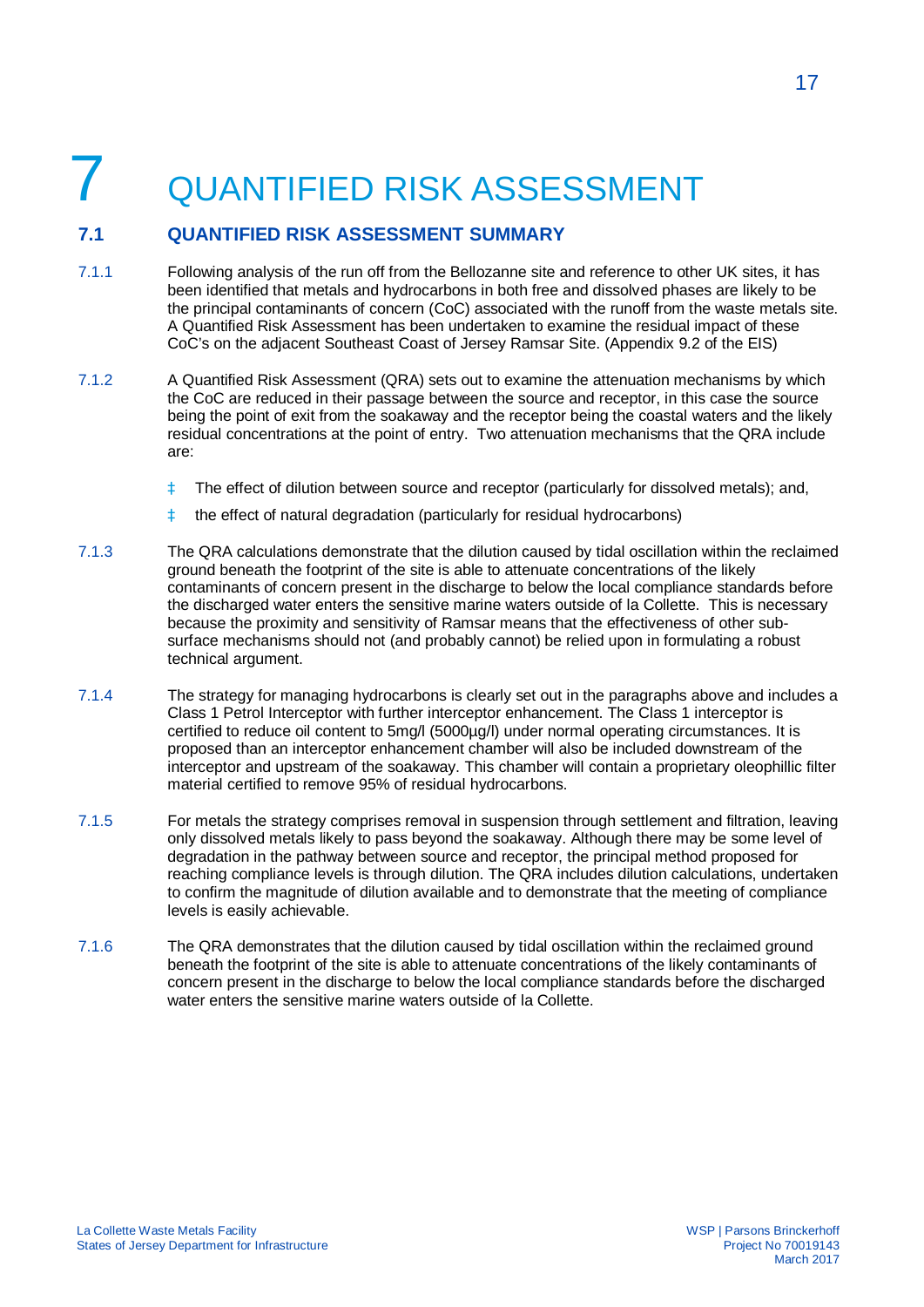# **SUMMARY**

#### **8.1 SUMMARY**

- 8.1.1 The proposal to relocate waste metal recycling operations from the existing historical site at Bellozanne to a new bespoke facility affords the opportunity to for an overall improvement in environmental impact through the provision of modern, 'fit for purpose' infrastructure and well managed operations. The coastal waters adjacent La Collette are however, highly sensitive to changes in water quality and a strategy would be required to manage surface water discharge from the site and ensure the adequate containment of potential contaminants.
- 8.1.2 Operations on site would be regulated under a Waste Management Licence and would be undertaken in accordance with an agreed Working Plan. The Working Plan would be a key part of the strategy to prevent pollution from the site. It would include general and specific procedures for both the day to day operation of the facility and responses to potentially polluting incidents (spillages). The site infrastructure, including the surface water drainage system, would facilitate the agreed operations and would be an integral part of the management of contamination risk.
- 8.1.3 Water quality monitoring has been undertaken at the existing facility at Bellozannne to help understand the likely quality of run-off that can be expected to be generated by the operations proposed at La Collette. The results confirm the principal risk to water quality form the run off would be from hydrocarbons and metals, particularly copper, iron, nickel and zinc, in both dissolved and suspended state.
- 8.1.4 An Environmental Risk Assessment has been undertaken to accompany the draft Working Plan in which control measures are identified to militate against the risk of pollution. Key infrastructure controls proposed to support theses control measures include:
	- à Provision of an impermeable, concrete slab to prevent uncontrolled infiltration of contaminated surface water run-off to the ground
	- à Provision of a perimeter impermeable concrete bund, to prevent uncontrolled run-off of contaminated surface water to the surrounding environment
	- à Provision of a bespoke, positive (sealed) drainage system, designed with measures to address the specific risks of the proposed site operations and contain the key contaminants of concern.
- 8.1.5 A number of options for the disposal of surface water run-off from the site have been considered and discharge to a local soakaway is considered to be the best and most viable control and discharge option. Drainage infrastructure has been proposed that would provide a surface water management train designed to address the residual risk of contamination identified for the site. The management train would provide sequential treatment of the run-off through:
	- à Collection and containment or all surface water subject to contamination risk
	- à Sedimentation and settlement to remove coarse suspended particles
	- à Oil interception to Class 1 standards (5mg/l)
	- à Oleophillic Interceptor enhancement to remove 95% of residual hydrocarbons
	- à Primary filtration to remove fine suspended particle
	- à Tertiary filtration and dilution to provide fine polishing of run-off to coastal waters compliance standards.